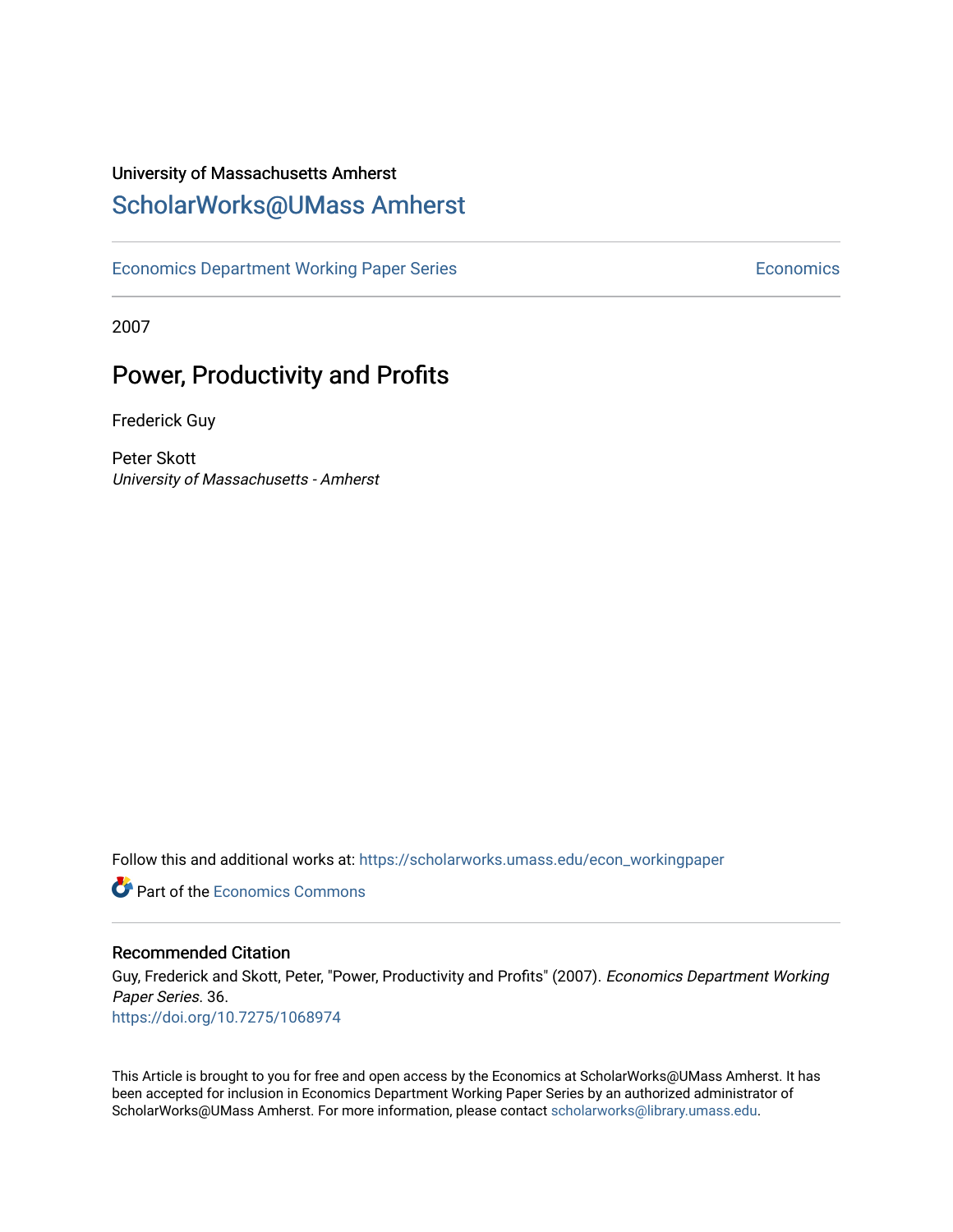# **DEPARTMENT OF ECONOMICS**

# **Working Paper**

**Power, productivity and profits** 

by

Frederick Guy and Peter Skott

Working Paper 2007-02



# **UNIVERSITY OF MASSACHUSETTS AMHERST**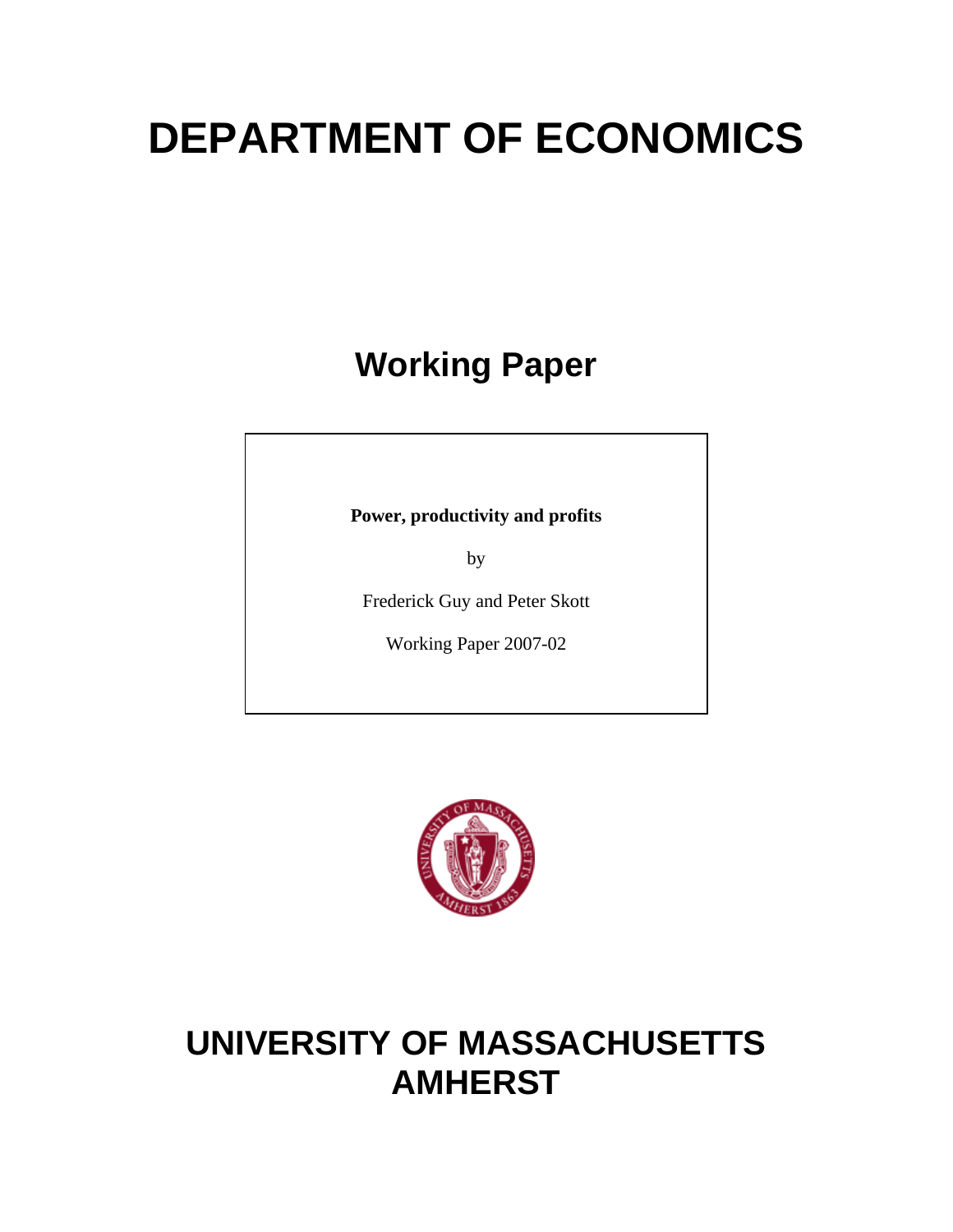### Power, productivity and profits

Frederick Guy<sup>\*</sup> and Peter Skott<sup>†</sup>

10th January 2007

#### Abstract

New information and communication technologies, we argue, have been 'powerbiased: in many industries they have allowed firms to monitor workers more closely, thus reducing the power of these workers. An efficiency wage model shows that 'powerbiased technical change' in this sense may generate rising inequality accompanied by an increase in both unemployment and work intensity.

JEL numbers: J31, O33

Key words: power-biased technical change, efficiency wages, inequality, work intensity.

<sup>\*</sup>School of Management and Organizational Psychology, Birkbeck College, Malet St, London WC1E 7HX, UK; f.guy@bbk.ac.uk

<sup>&</sup>lt;sup>†</sup>Department of Economics, University of Massachusetts, Amherst, MA 01003, USA; pskott@econs.umass.edu.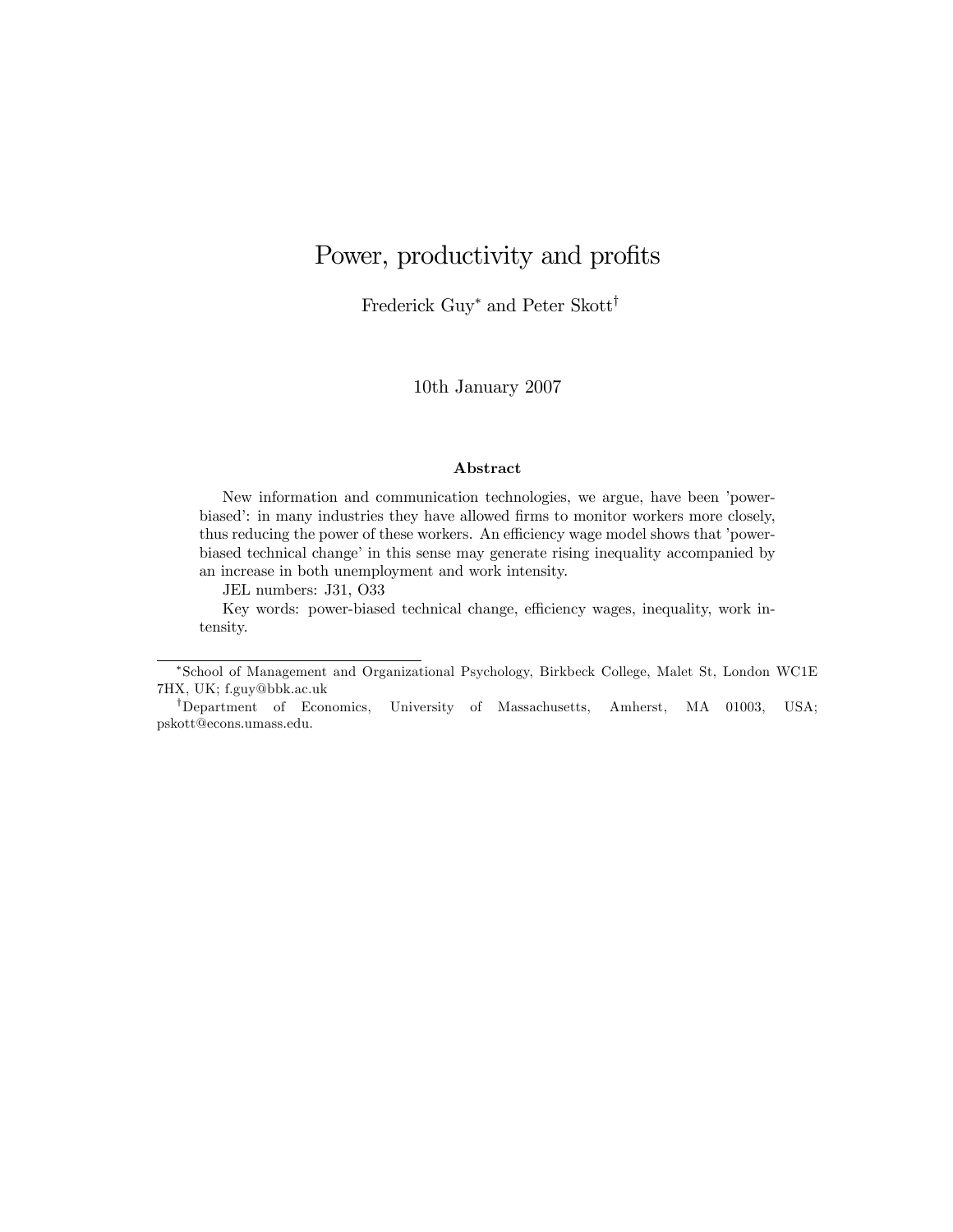#### 1 Introduction

A change in workplace technologies may affect the relative earnings of workers in at least two distinct ways. One is through the market for skill, the other through workers' power in relation to their employers. Increases in earnings inequality since the late 1970s in many industrial economies - and in particular, in liberal market economies like the US and UK - have been explained by many economists as a consequence of skill-biased technological change (SBTC). However, the evidence cited for SBTC can be read instead as evidence that new technologies affect the distribution of earnings not through supply and demand, but through changes in the relative power of different groups of employees. The reasons for these changes are detailed in Guy (2003) and the implications are analyzed more formally by Guy and Skott (2005) and Skott and Guy (2007).

This paper explores the implications of power-biased technical change for the functional distribution of income. Empirically, it is not just earnings inequality among workers that has increased. There have also been significant changes in the functional distribution of income. In the US real wages have stagnated or fallen for most workers, and the share of wages and salaries in GDP has fallen dramatically in both the US and many European countries (e.g. De Long (2005), Blanchard and Wolfers (2000)). Over the same period the remuneration of top managers has sky rocketed, and the decline in wages has been associated with relatively weak productivity growth and an intensification of the work process (Piketty and Saez (2003), Green (2004)).

Although our analytic framework is similar to theirs, our use of the "power" term is slightly different than that of Bowles and Gintis  $(1990)$ . In their usage, efficiency wage models like the one used here show the employer exercising power over the employee through the payment of an employment rent, combined with the threat of dismissal (which is a threat to withdraw the rent). However - in their model, as in ours - this rent depends on the employee's ability to affect profitability by varying effort. We understand that ability of the employee as representing power, as well. Thus, an employee has power, in relation to the employer, because of the employee's ability to affect outcomes that matter for the employer.

All jobs entail some power, according to this use of the term: an investment banker makes investments which may make or lose millions for the bank, and a burger flipper can burn a few batches of burgers; the difference in degree is important, but in both cases there is an agency problem with which the employer must reckon. Among the factors which determine the employee's power are the extent of the assets or operations concerning which the employee makes decisions; the quality and timeliness of the employer's information about the employee's actions; and the quality and timeliness of the employer's information about the situation in which the employee acts (the 'state of nature'). Employers also have power over their employees. With incomplete contracting for employee actions, employers will typically want to pay a wage in excess of what their workers can expect if fired. Thus, the employer's ability to fire a worker (thereby reducing the worker's utility) is a source of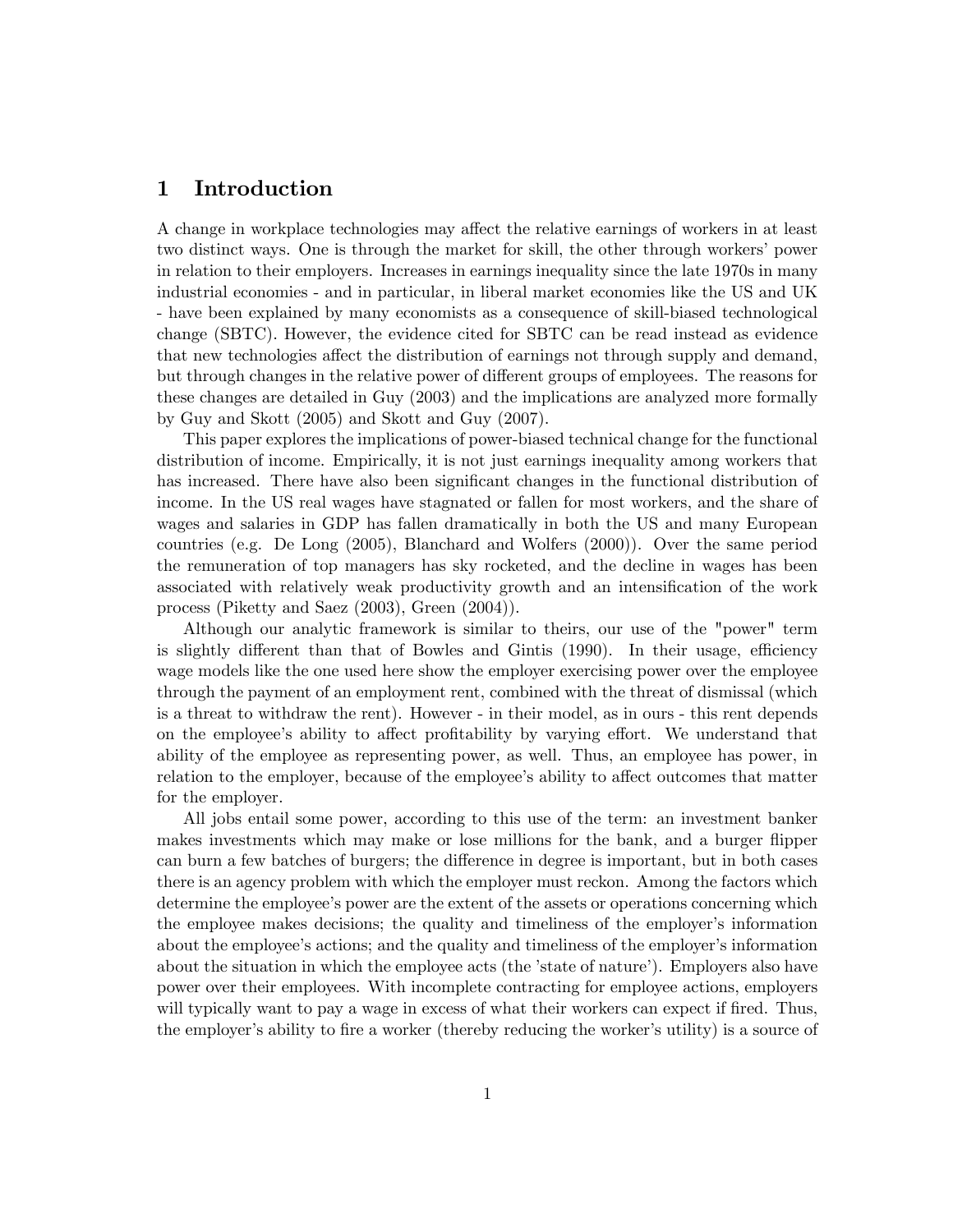power to the employer. This paper considers technological change that affects the balance of power between workers and employers.

A large Marx-inspired literature has analyzed how firms' choice of technique can be influenced by considerations of power. Important contributions include, among others, Marglin (1974) and Braverman (1974). Our paper is closely related, in particular, to Bowles (1989) and Green (1988).

Quoting Marxís (1967, p. 436) statement that "it would be possible to write quite a history of the inventions made since 1830, for the sole purpose of supplying capital with weapons against the revolts of the working class", Bowles goes on to describe how the pursuit of profit may lead capitalist firms to choose "capitalist technologies" that are technically inefficient but enable firms to reduce wages and/ or enforce an increase in the intensity of work. A similar argument is presented by Green (1988), and both papers contain some formal modeling to back up the argument. The modeling, however, is partial and it is not carried very far. Thus, the main contribution of this paper is to reconsider and refine ideas that have been around in the Marxian literature for a long time and to relate these ideas to recent changes in information and communication technology (ICT).

The paper is structured in five sections. Section 2 describes and discusses some of the ways in which employee power - and thus the willingness of firms to pay - will be affected by changes in ICT. In Section 3 we set up a formal model and derive some comparative static results. Section 4 considers the stability of the different steady states, and section 5 summarizes the main conclusions.

#### 2 ICT and monitoring

New ICT should not be seen as something that is simply plugged into organizations, with the organizations otherwise unchanged. The use of new ICT is often tied up with choices about larger changes in the organization of work. This paper is related to a large empirical literature on the relationships between ICT, the organization of work, and power (for instance, Drago 1996; Guy 2003; Hunter and Lafkas 2003; Ramirez et al 2007; Sewell 1998).

New technologies, and in particular ICTs, allow organizations to become flexible, flat, decentralized, customer-oriented, and as a consequence to give employees increased discretion. But not every employee who uses new ICTs has been given a charter for increased decision making. ICTs facilitate increased flexibility in the coordination of activity by making it cheaper to gather information about, among other things, what employees do (monitoring), and to fine tune the instructions given to employees. The industrial sociology and human resource management literatures abound with examples of large classes of employees, often in expanding parts of the economy such as wholesale and retail trade, Önancial services, hotels and restaurants, whose use of up to date ICTs is associated with more detailed instruction sets and closer monitoring.

The process is complex, and it can be difficult, even ex post, to sort out what is the net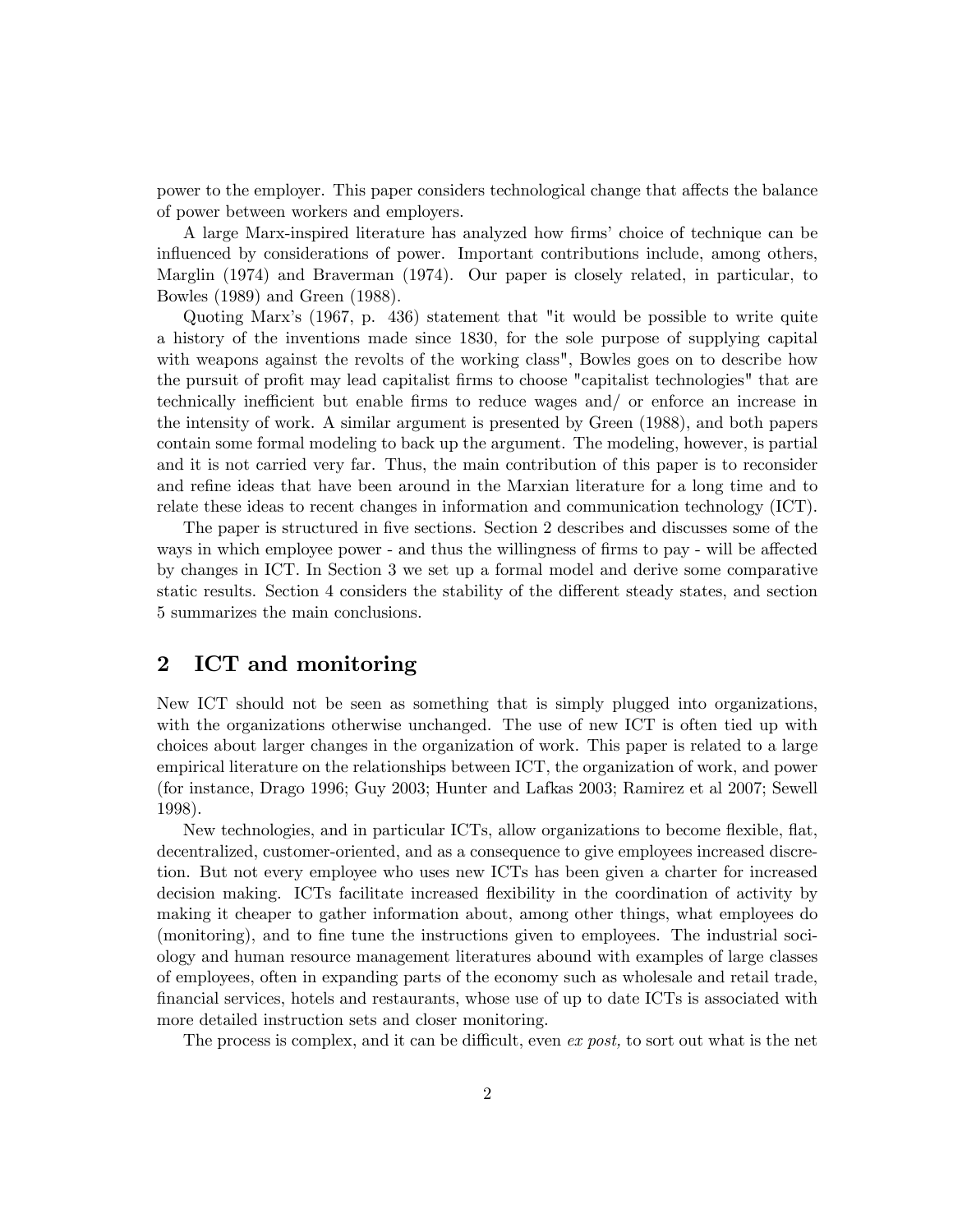change in discretion for any particular employee. The use of the new technologies often entails, or is associated with, significant changes in the way organizations are managed and individual jobs are structured. These changes are not easy to characterize, because they take a number of different forms, and also because the rhetoric of organizational transformation is not always a good guide to reality.

As an extreme case, assume for the moment that although ICTs improve, the task the employee is asked to complete does not change. Improved monitoring may narrow the scope of action open to a worker in two ways. One is that the manager has a better idea of what the worker actually does. The other is that the manager has better information about the environment in which the worker works, the options she faces and the effect that different actions the worker might take would have on completion of the task. In other words, the manager has improved knowledge of both the worker's actions, and the state of nature in which those actions take place. For instance, prior to the 1980s a truck driver's employer usually had only a vague idea of where he and the truck were. Now the location of the truck, and even the behavior of its engine, are often tracked by satellite. The driver's task may have changed little, but his scope for taking advantage of possible slack in his schedule is diminished, and the employer has new information with which to remove slack from the schedule over time.

Contrary to the assumption made above, tasks typically do change as part of the organizational transformations that go together with the introduction of new ICTs. In many workplaces, for instance, workers who once had narrowly defined individual jobs now do all or part of their work in teams; a worker may be expected to do a number of different jobs within the team, and some teams are assigned problem-solving or decision-making responsibilities which were not previously within the remit of employees at their level. Such teamwork may enhance the scope of action open to a worker, both because of the broadening of tasks (e.g., "problem solving") and because of what may be the greater difficulty assigning individual accountability when actions are taken by teams. Changes also occur in managerial work. The de-layering of organizations, and the competitive need for organizations to be áexible, give the remaining managers a greater range of decisions to make. On the other hand, managers get monitored, too. It is tempting, especially for those of us trained to recognize the beauty of markets as examples of spontaneous, un-regimented order, to associate delegation, de-layering and decentralization as marketization, the sunset of central control. But within organizations, decentralization is typically facilitated by improved controls; the invention of the multi-divisional corporation in the 1920s, for instance, was made possible by improved cost accounting and ímanagement by numbers' (Chandler, 1962).

Our formal model below disregards these complications. It assumes symmetry across workers and considers technical change that enhances the ability of managers to monitor the actions of the firm's workers. Implicitly the categories of (top) management and capitalist are merged in the model. Managers may get increased discretion, but it is assumed that they want to maximize profits and that there is no agency problem in the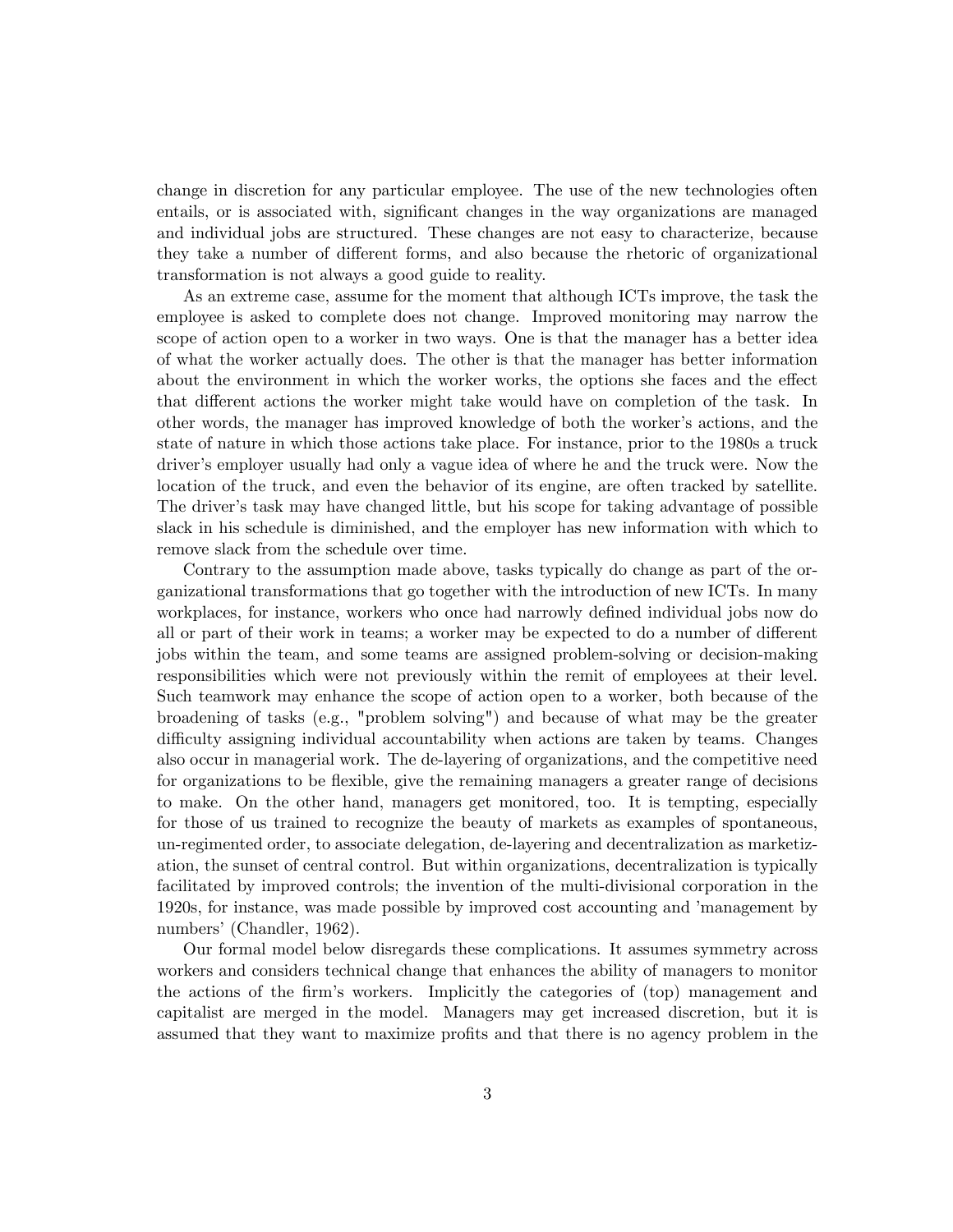relation between capitalists and top managers.

#### 3 Formal model

We use a standard efficiency wage framework to analyze the effects PBTC. The keep the analysis simple, we assume price taking behavior in the product market and constant returns scale. Labour is homogeneous and the production function is CES

$$
Y = A(\beta K^{-\alpha} + (1 - \beta)(eN)^{-\alpha})^{-1/\alpha}
$$
 (1)

where  $e$  and  $N$  denote effort and employment, and changes in the multiplicative constant represent Hicks-neutral technical change. Leaving aside all issues of capital accumulation, we shall take  $K$  to be constant throughout this paper.

Workers' choice of effort is determined by the cost of job loss and the sensitivity of the risk of job loss to variations in effort.<sup>1</sup> As a formal specification, we assume that if a firm pays the wage  $w$ , the effort of its workers may be determined by the maximization of the objective function  $V$ ,

$$
V = p(e)[w - v(e) - h(\bar{w}, b, u)]
$$
 (2)

where  $\bar{w}, u$  and b denote the average wage, the unemployment rate and the rate of unemployment benefits. Arguably the choice of effort should be determined by an optimization problem that is explicitly intertemporal. As shown in Appendix A, however, a simple intertemporal optimization model reduces to a special case of problem (2).

The function  $v(e)$  describes the disutility associated with effort, and we assume a log-linear functional form,

$$
v(e) = e^{\gamma}, \gamma > 1 \tag{3}
$$

This specification is quite standard, the parameter restriction  $\gamma > 1$  implying that given the chosen scale of effort, the disutility of effort is strictly convex.<sup>2</sup> The convexity assumption ensures that the firm's unit cost does not decrease monotonically as wages increase and that, therefore, an equilibrium solution for  $w$  exists.

The function  $p(e)$  captures the effect of effort on the expected remaining duration of the job; since high effort reduces the risk of being fired, we have  $p' > 0$ . The effect of technical change on firms' ability to monitor effort may be represented by a shift in the  $p$ -function. The key property of this shift is that it affects the *sensitivity* of the firing rate to variations in effort. An improvement in firms' ability to monitor the efforts of individual workers makes the expected job duration of any individual worker more sensitive to changes in the

<sup>&</sup>lt;sup>1</sup>Most expositions of efficiency wage models emphasize the former effect, with the risk of job loss and its dependence on effort taken as exogenous; exceptions include Bowles (1985, 1988), Gintis and Ishikawa (1987), and several subsequent joint papers by Bowles and Gintis.

 $2E$  Effort is ordinal and the convexity assumption is conditional on the chosen scale. This scale is determined implicitly by the specification of the production function (Katzner and Skott (2004)).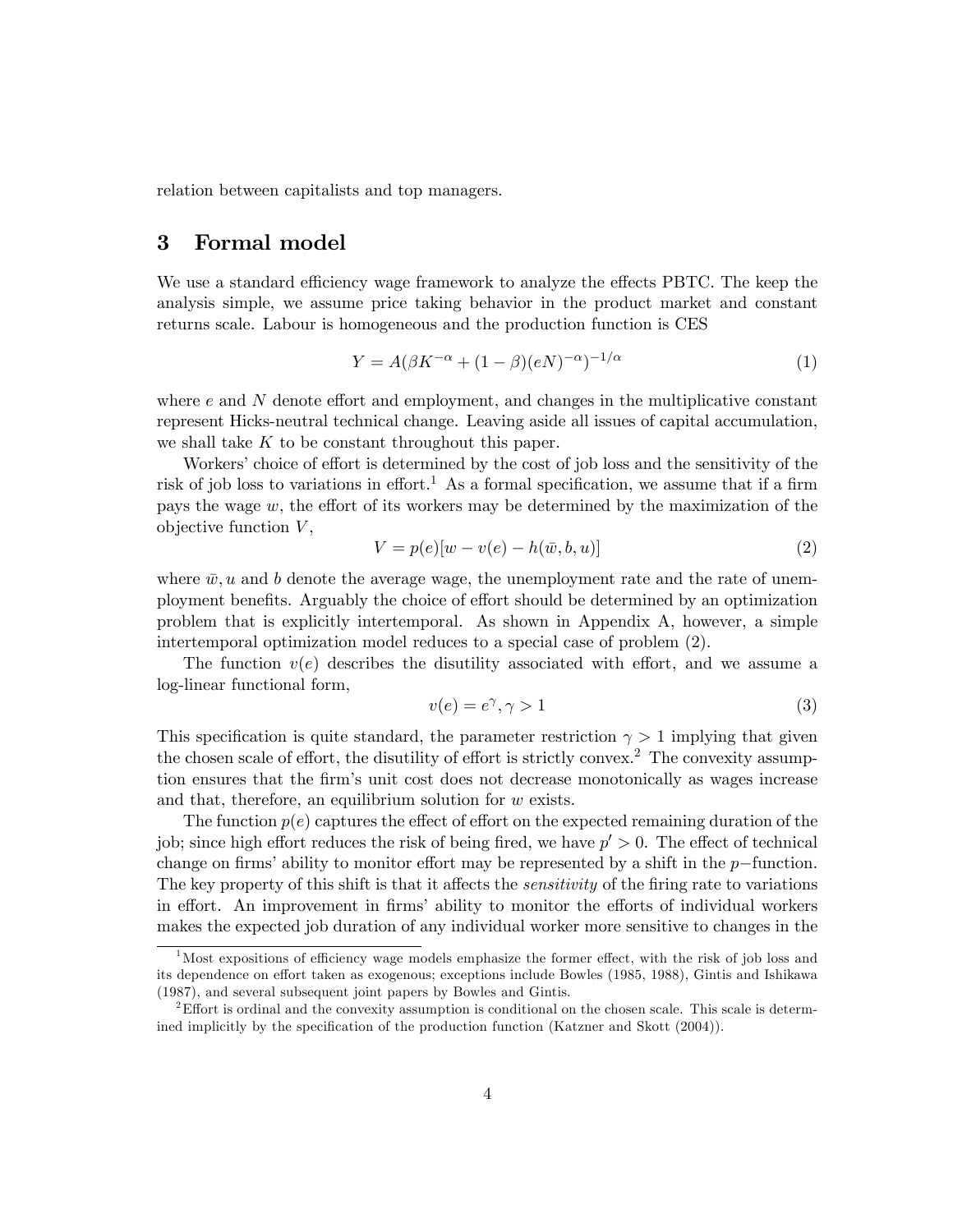worker's own effort. This property of the  $p$ -function can be captured by assuming that the elasticity of  $p$  can be written

$$
\frac{ep'}{p} = \lambda(e, \mu) \tag{4}
$$

where the parameter  $\mu$  describes monitoring ability and  $\lambda_{\mu} > 0$ . It should be noted that equation  $(4)$  says nothing about the average firing rate and, as explained in appendix A, the average firing rate may be unaffected by a change in  $\mu$ . Analytically, it is convenient to assume that the elasticity  $\lambda$  is independent of e,

$$
\frac{ep'}{p} = \lambda(e, \mu) = \mu \tag{5}
$$

This specification of the elasticity can be seen as a log-linear approximation of the  $p$ -function around the equilibrium solution for  $e^3$ .

Using  $(2)-(3)$  and  $(5)$ , the first-order condition for the worker's maximization problem can be written

$$
e = \left[\frac{\mu}{\mu + \gamma}(w - h)\right]^{1/\gamma} \tag{6}
$$

The wage is set by the firm. The standard first order conditions imply that

$$
\frac{e_w w}{e} =
$$

= 1

or, using  $(6)$ ,

$$
\frac{1}{\gamma}\frac{w}{w-h}=1
$$

The solutions for the wage can now be written

$$
w = \frac{\gamma}{\gamma - 1}h\tag{7}
$$

The function  $h(\bar{w}, b, u)$ , finally, represents the fallback position, that is, the expected utility in case of job loss; the partial derivatives satisfy  $h_{\bar{w}} > 0$ ,  $h_b > 0$  and  $h_u < 0$  under all standard assumptions. We use the specific functional form obtained from the optimization model in Appendix A:

$$
h = \frac{(r+\delta)u}{ru+\delta}b + \frac{\delta(1-u)}{ru+\delta}(\bar{w}-v(\bar{e}))
$$
\n(8)

3 Integration of (5) implies that

$$
p(e) = Ke^{\mu}
$$

where  $K$  is an arbitrary constant. The intertemporal interpretation in Appendix A of workers' maximisation problem implies that  $p(e)$  is bounded, unlike the above expression. Thus, the approximation will be bad for 'large' values of e. It may be good, however, for effort levels in the relevant range, and all our simulations below yield modest variations in effort.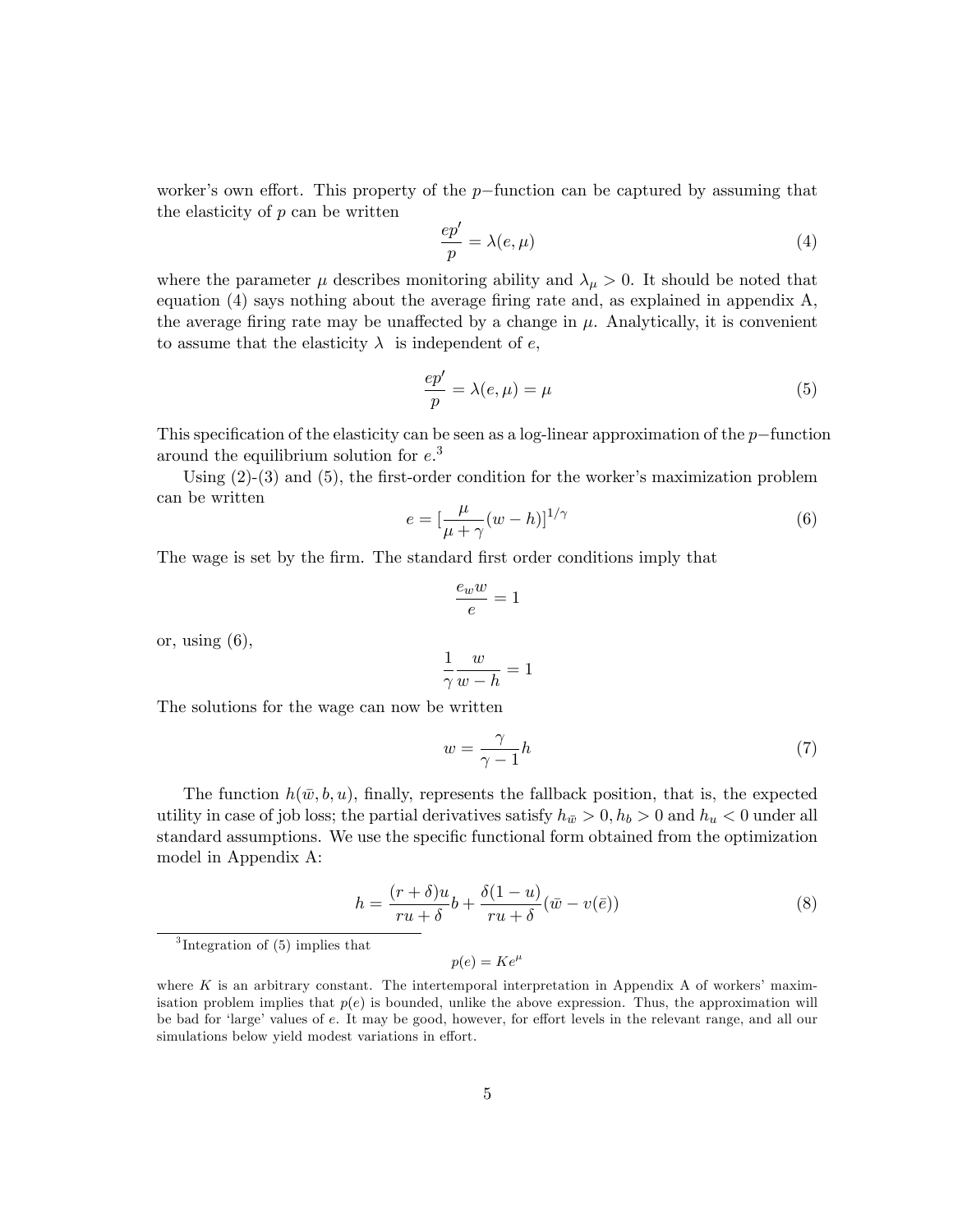where  $\bar{e}$  is determined by setting  $e = \bar{e}$  and  $w = \bar{w}$  in equation (6); r and  $\delta$  are the discount rate and the rate of job separations, respectively. Intuitively, the fallback position is a weighted average of the utility when unemployed (b) and in an alternative job  $(\bar{w} - v(\bar{e}))$ . The weights depend on  $u$  since (in a steady state) the unemployment rate is equal to the proportion of time one can be expect to unemployed; if there is no discounting  $(r = 0)$  the weights are simply u and  $1 - u$  but when  $r > 0$ , unemployment (the initial state in case of job loss) is weighted more heavily.

Turning to the demand for labor, the first-order condition for profit maximization implies that the wage satisfies the equation

$$
w = (1 - \beta)A(\beta K^{-\alpha} + (1 - \beta)(eN)^{-\alpha})^{-(1+\alpha)/\alpha}e^{-\alpha}N^{-(1+\alpha)}
$$
  
= 
$$
(1 - \beta)Ae[(1 - \beta) + \beta(\frac{K}{eN})^{-\alpha}]^{-(1+\alpha)/\alpha}
$$
 (9)

In equilibrium, finally,  $w = \bar{w}$  and  $e = \bar{e}$ , and using the definitional relations between unemployment u and employment  $N$ , equations  $(6)-(9)$  yield equilibrium solutions for the endogenous variables  $(w, e, N, h).$ <sup>4</sup>

We now introduce a decline in the power of workers (a rise in  $\mu$ ). Intuitively, this rise puts upward pressure on  $e$  (equation  $(6)$ ) and thus, for a given value of N, on the effective labor input eN. For a given ratio of relative inputs,  $eN/K$ , a rise in e will increase the wage w (equation (9)), but w is affected negatively if the upwards pressure on  $eN$  generates a rise in the input ratio  $eN/K$  (equation (9)). This negative effect is stronger the larger is  $\alpha$ , that is, the lower the elasticity of substitution. Strong complementarity between the inputs also implies that any rise in  $e$  tends to affect  $N$  negatively. Thus, the elasticity of substitution plays a critical role for the effects of a change in relative power.

An example is given in Table  $1<sup>5</sup>$ . The rise in  $\mu$  leads to an improvement in both wages and employment if A is unchanged. Given the assumptions in Appendix A, the welfare of unemployed and employed workers can be measured by  $h(= rU)$  and  $j =$  $(w-e^{\gamma})\frac{r}{r+\delta}+h\frac{\delta}{r+\delta}$  $\frac{\delta}{r+\delta}(=rV)$ , respectively, and welfare also improves.<sup>6</sup> This result may seem counter-intuitive at first sight but the explanation is straightforward. Agency problems lead to outcomes that are Pareto suboptimal, and the increased ability of firms to monitor effort reduces the agency problem. Taking into account the derived effects on employment and wages, workers may therefore in some cases benefit from a decline in their workplace power. The interesting aspect of Table 1, however, is that when the rise in  $\mu$  from 0.1 to  $0.5$  is combined with a very substantial loss of technical efficiency (a 15 percent fall in  $A$ from 10 to 8.5) profits  $\pi$  still increase significantly while workers suffer a large reduction

 $u=1-N$ 

<sup>&</sup>lt;sup>4</sup>With inelastic labor supplies (normalized at unity), we have

<sup>&</sup>lt;sup>5</sup>The table uses  $\alpha = 1$ . The other parameters are  $\beta = 0.5, \gamma = 5, r = 0.05, \delta = 0.2, K = 1$  and  $b = 1$ .

<sup>&</sup>lt;sup>6</sup>The values of h are proportional to w (cf. equation (7)). A separate h column is included to facilitate a comparison between the welfare measures for employed and unemployed workers.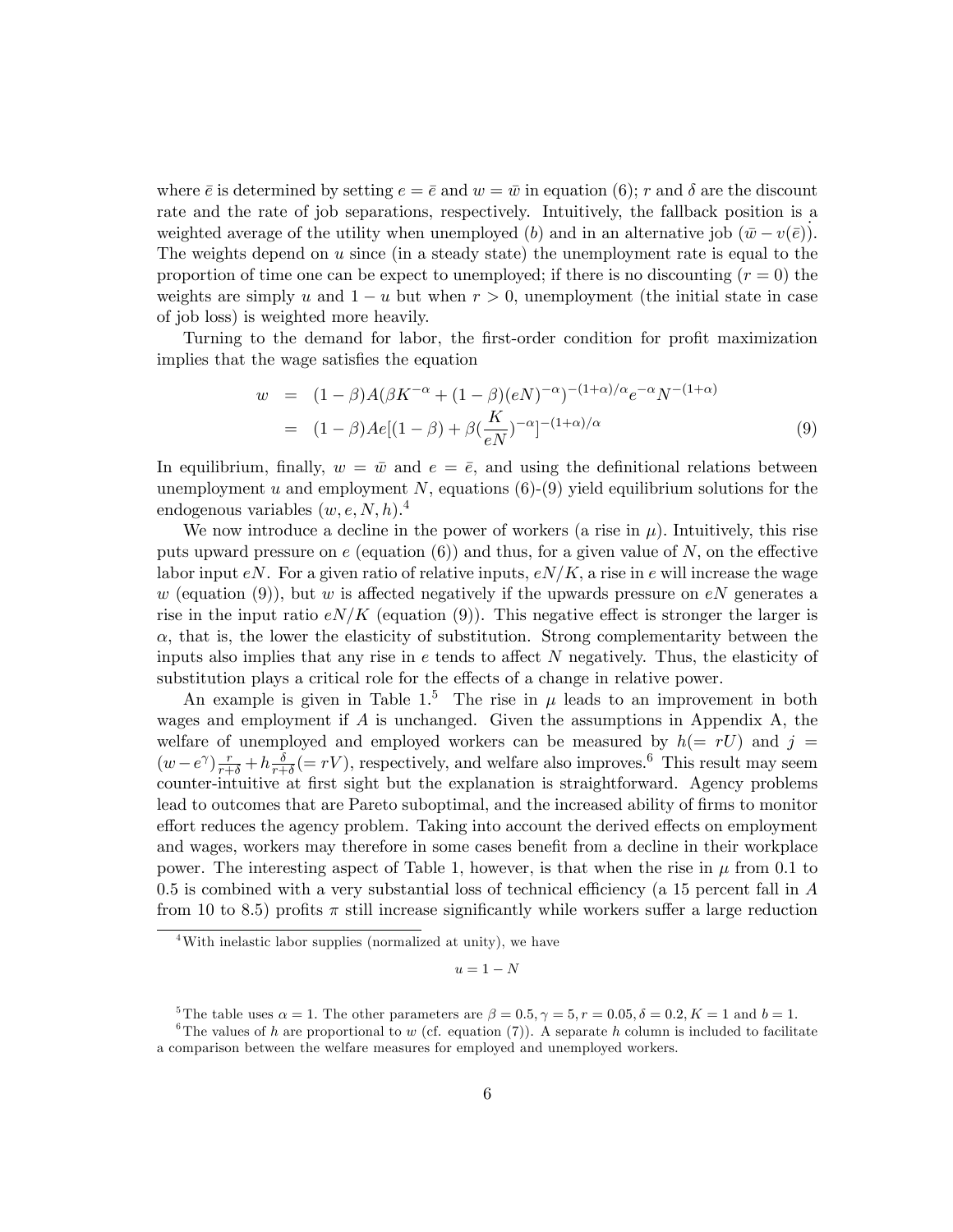in wages and welfare. The negative effect on profits of lower technical efficiency is more than compensated for by the decrease in workers' power and the associated changes in effort and wages.

Table 1 assumes that the elasticity of substitution in the production function is 0.5. Complementarity may be the relevant case from an empirical perspective, but it should be noted that complementarity is critical for the conclusion. Assuming profit maximization and perfect competition in the product market, for instance, a Cobb-Douglas specification implies that profits are a constant share of output, and it follows that if technological change (a shift in A and/or  $\mu$ ) generates an increase in profits then aggregate wages must also go up.

Table 1: Equilibrium effects of changes in monitoring

|  |  | $A \quad \mu \quad e \quad w \quad u \quad h \quad j \quad \pi$ |  |  |
|--|--|-----------------------------------------------------------------|--|--|
|  |  | 10 0.1 0.45 4.91 0.21 3.93 4.12 1.40                            |  |  |
|  |  | 10 0.5 0.63 5.53 0.19 4.42 4.62 2.29                            |  |  |
|  |  | 8.5 0.5 0.61 4.68 0.20 3.75 3.91 1.83                           |  |  |

#### 4 Transition

The previous section looked at the comparative statics of a change in technique. The comparison of different equilibrium positions can be misleading, however. The configurations underlying Table 1 imply not only that equilibrium profits increase following the change in technique but also that the individual Örm has an incentive to adopt the new technique (see Table 3a below). It is easy, however, to Önd examples of techniques that may yield an increase in profits if all firms were to adopt them, even though no single firm has an incentive to adopt the techniques. Conversely, individual firms may have an incentive to introduce a new technique, even if the equilibrium profits when all firms introduce the technique are lower than they would have been, had all Örms kept the old technique.

Consider the decision problem of a single firm. The firm's profits depend on the technical parameters  $A$  and  $\mu$  as well as on it's choice of wage and employment,

$$
\Pi = A(\beta K^{-\alpha} + (1 - \beta)(eN)^{-\alpha})^{-1/\alpha} - wN
$$
  
=  $Y(A, K, e, N) - wN$   
=  $\Pi(A, K, e, w, N)$  (10)

where

$$
e = \left[\frac{\mu}{\mu + \gamma}(w - h)\right]^{1/\gamma}
$$
  
=  $e(w, h, \mu)$  (11)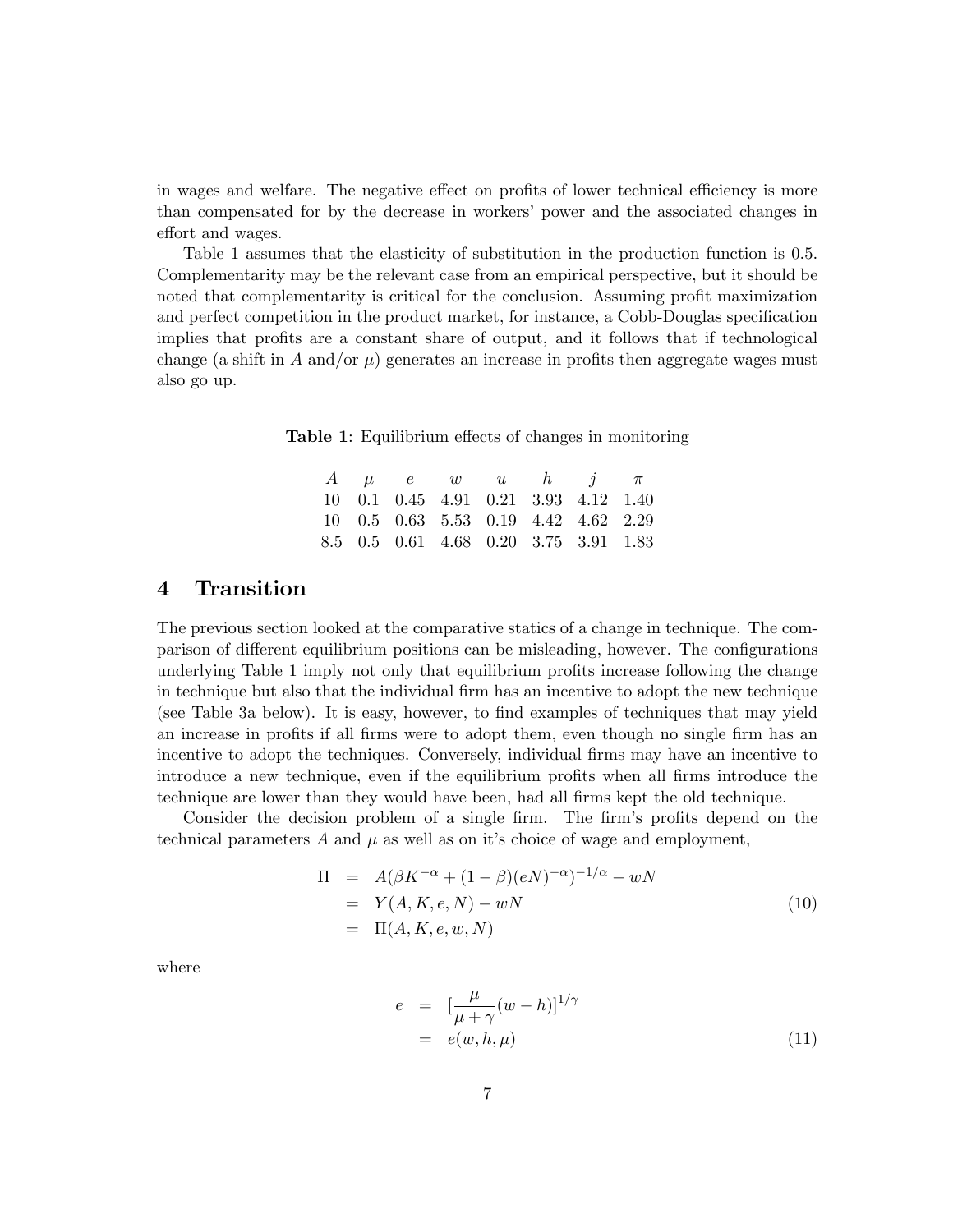For any given technique and capital stock (that is,  $A, \mu, K$ ) the firm chooses w and N so that the first-order conditions are satisfied:

$$
\frac{\partial \Pi}{\partial w} = \Pi_e e_w - \Pi_w = 0 \tag{12}
$$

$$
\frac{\partial \Pi}{\partial N} = 0 \tag{13}
$$

#### 4.1 Marginal changes

Now assume that a new technique offers a (marginal) change in both A and  $\mu$ . Workers' fallback position is independent of the firm's own choices so  $h$  is constant, and the effect on the firm's optimal profits is given by

$$
d\Pi^{partial} = \Pi_A dA + \Pi_e (e_w dw + e_\mu d\mu) + \Pi_w dw + \Pi_N dN
$$
  
\n
$$
= \Pi_A dA + \Pi_e e_\mu d\mu
$$
  
\n
$$
= Y_A dA + Y_e e_\mu d\mu
$$
  
\n
$$
= Y[\frac{Y_A A}{Y} d \log A + \frac{Y_e e}{Y} \frac{e_\mu \mu}{e} d \log \mu]
$$
  
\n
$$
= Y[d \log A + \eta_L \frac{1}{\mu + \gamma} d \log \mu]
$$
 (14)

where the second equality comes from using the first-order conditions  $(12)-(13)$  (or, equivalently, from the envelope theorem); the third equality comes from the definition of profits in (10);  $\eta_L$  is the share of wages in income and  $\eta_L = \frac{Y_N N}{Y} = \frac{Y_e e}{Y}$  follows from profit maximization.

Equation (14) implies that the Örm has an incentive to introduce the new technique if

$$
d\log\mu \ge -\frac{\mu+\gamma}{\eta_L}d\log A\tag{15}
$$

The incentive depends on the wage share, and the wage share, in turn, depends on the fallback position h. A rise in h implies an increase in  $w/e$  and a decline in  $eN/K$  (eqs. (6)-(7), and if  $\alpha > 0$  the decline in  $eN/K$  generates an increase in the wage share; if  $\alpha < 0$ , the wage share falls. Thus, although the single firm treats  $h$  as a constant, the incentives that it faces depends on  $h$ . As long as the changes in technique are purely marginal this dependence of the incentive condition on the level of  $h$  does not matter: if the change of technique is marginal the associated change in h will also be marginal, and the level of  $\eta_L$ can be taken as given. Thus, it follows from  $(15)$  that either all firms will adopt the new technique or no firms will do it. When we consider non-marginal changes in technique in the next subsection, however, the incentives will depend on whether other Örms had chosen to introduce the new technique.

Even with marginal changes in technique, the induced marginal effects on the fallback position  $h$  need to be taken into account in order to calculate the equilibrium effects of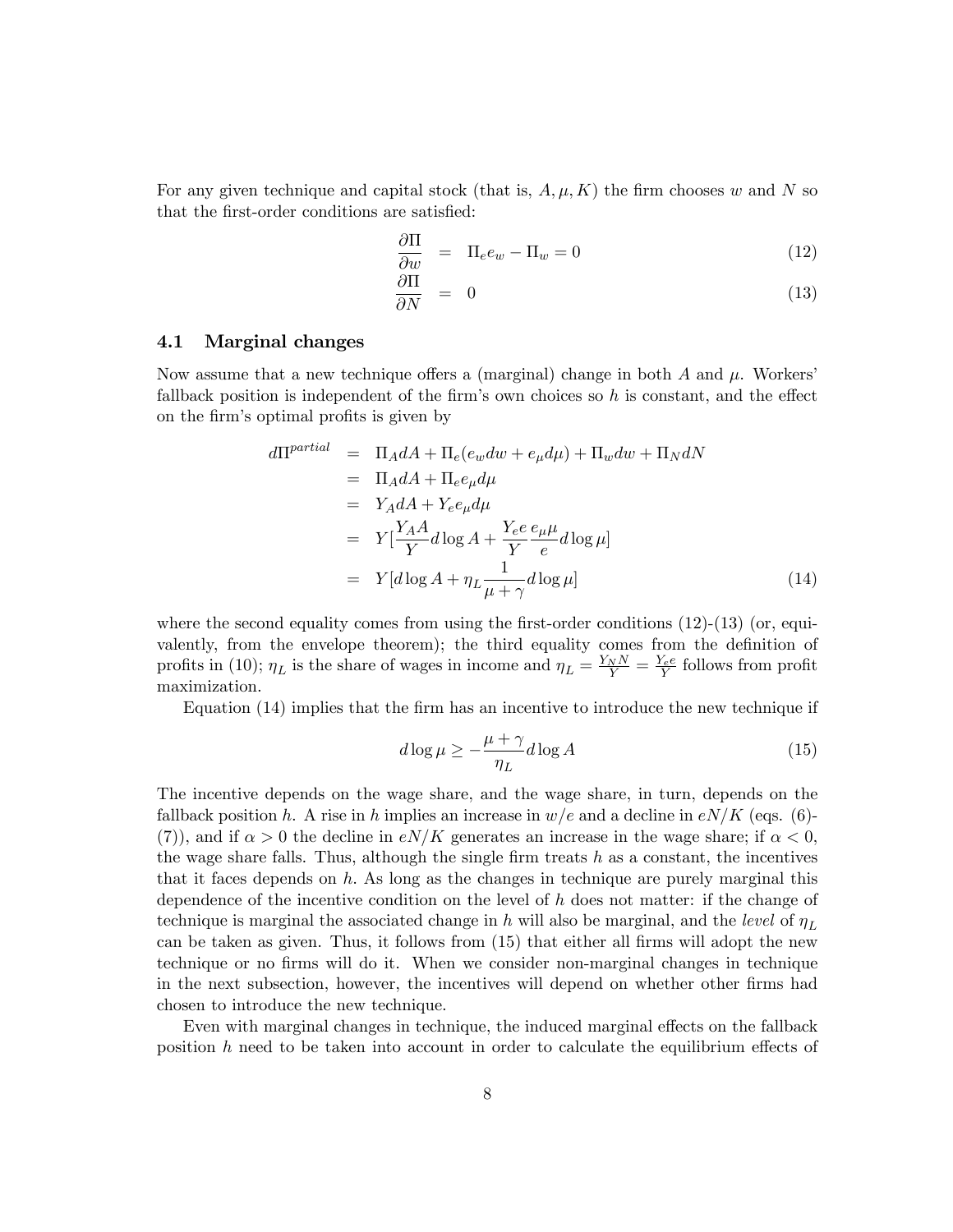changes in technique on the change in profits,

$$
d\Pi^{eq} = \Pi_A dA + \Pi_e(e_w dw + e_\mu d\mu) + \Pi_w dw + \Pi_N dN + \Pi_e e_h dh
$$
  
= 
$$
d\Pi^{partial} + \Pi_e e_h dh
$$
  
= 
$$
Y[d \log A + \eta_L \frac{1}{\mu + \gamma} d \log \mu] + \Pi_e e_h dh
$$
 (16)

Since  $\Pi_e > 0$  and  $e_h < 0$  (cf equation (11)), the sign of the last term is the opposite of that of the change in the fallback position,  $dh$ . If  $dh$  is positive, then the single firm's change of technique produces a negative externality on the profits of all other firms; if  $dh$  is negative, the externality is positive. The existence of this externality lies behind the possibility that firms' individually rational decisions may lead them to adopt a technique that reduces the equilibrium level of profits. We illustrate this possibility in the next subsection which also generalizes the setting by allowing for non-marginal changes in technique.

#### 4.2 Non-marginal changes

With non-marginal technical changes, the fulfillment of the incentive condition  $(15)$  for a single firm may depend on the proportion of firms that have introduced the new technique. Assume that workers cannot move directly from one job to another and that equilibrium firing rates are the same in all jobs (this is consistent with differences in monitoring, cf. the argument in Appendix A) and let  $x$  denote the proportion of employed workers in firms that use the new technique. With these assumptions, the fallback position  $h$  is given by (see Appendix B)

$$
h(x) = [x(w^{n}(x) - v(e^{n}(x))) + (1 - x)(w^{o}(x) - v(e^{o}(x)))\frac{\delta(1 - u)}{ru + \delta} + b\frac{(r + \delta)u}{ru + \delta}
$$
(17)

Equations  $(6)$ ,  $(7)$  and  $(9)$  still hold; the only difference is that for each of them there will now be two separate equations, one for the old and one for the new technique:

$$
e^{o}(x) = \left[ \frac{\mu^{o}}{\mu^{o} + \gamma} (w^{o}(x) - h(x)) \right]^{1/\gamma}
$$
 (18)

$$
e^{n}(x) = \left[ \frac{\mu^{n}}{\mu^{n} + \gamma} (w^{n}(x) - h(x)) \right]^{1/\gamma}
$$
 (19)

$$
w^o(x) = \frac{\gamma}{\gamma - 1} h(x) \tag{20}
$$

$$
w^n(x) = \frac{\gamma}{\gamma - 1} h(x) \tag{21}
$$

$$
w^{o}(x) = 0.5^{-1/\alpha} A^{o} e[1 + (\frac{(1-z)K}{e^{o}(x)N^{o}})^{-\alpha}]^{-(1+\alpha)/\alpha}
$$
 (22)

$$
w^{n}(x) = 0.5^{-1/\alpha} A^{n} e[1 + (\frac{zK}{e^{n}(x)N^{n}})^{-\alpha}]^{-(1+\alpha)/\alpha}
$$
 (23)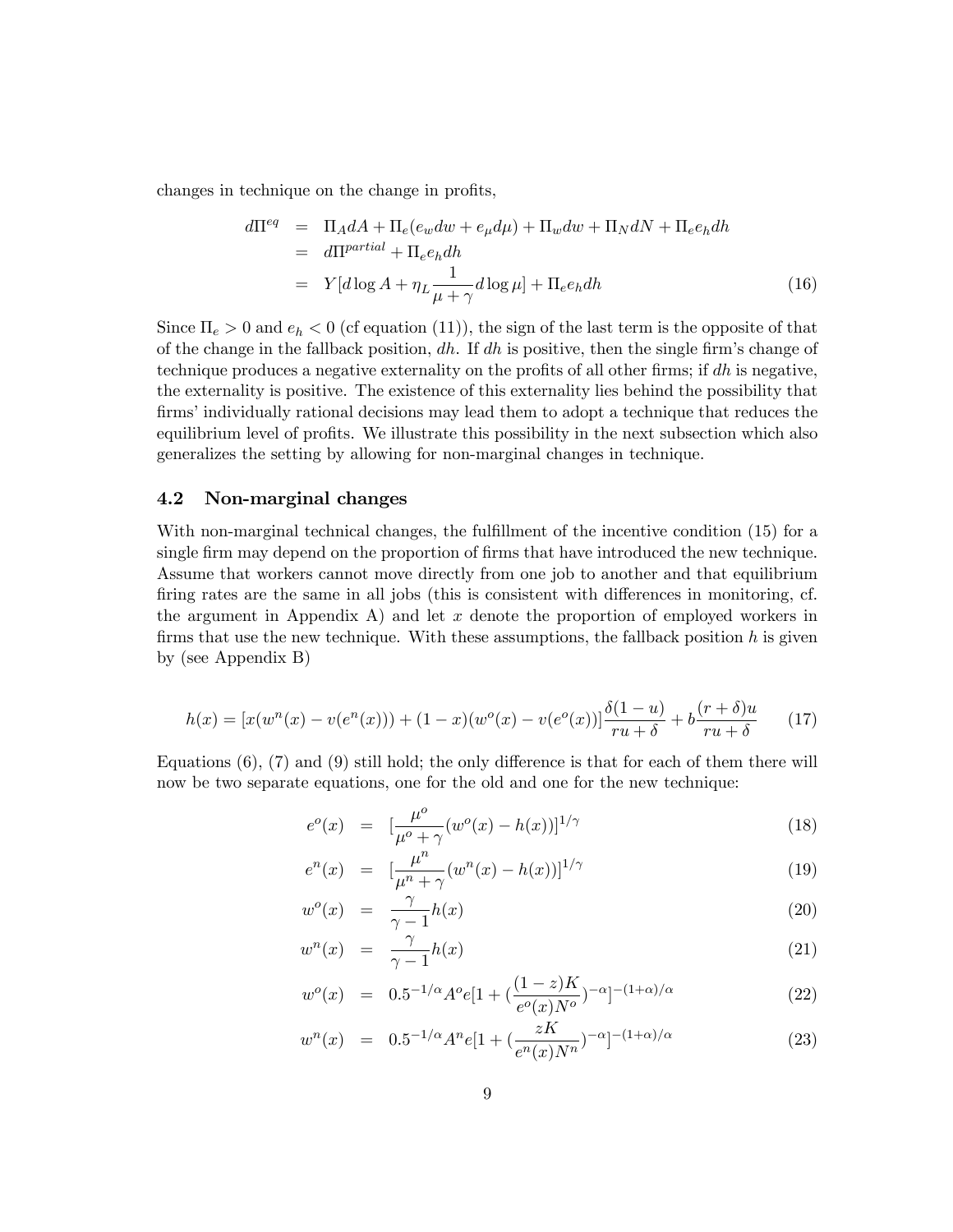where  $z$  is the proportion of firms that have adopted the new technique; the proportion of firms  $(z)$  and the proportion of the employment  $(x)$  will differ if, as will generally be case, the new technique leads to a change in the capital labour ratio. By definition, finally, we have

$$
N^o = (1-x)(1-u)
$$
 (24)

$$
N^n = x(1-u) \tag{25}
$$

For any given value of x, equations (17)-(25) can solved for the nine variables  $w^o, w^n, e^o, e^n$ ,  $N^o, N^n, h, u, z.$ 

We get four qualitatively different possible outcomes for the equilibrium value  $x^*$ : (i)  $x^* = 0$ , (ii)  $x^* = 1$ , (iii)  $0 < x^* < 1$ , and (iv) multiple solutions with  $x^* = 0$  or  $x^* = 1$ . These possibilities as well as the externalities described above in the case of marginal changes can be illustrated by the examples in Tables 2-5. All tables assume that a new technique has become available and that this technique offers better monitoring  $(\Delta \mu > 0)$ but a lower productivity parameter  $(\Delta A \langle 0)$ . The tables differ with respect to the precise values of the changes in  $\mu$  and A as well as the values of other parameters.<sup>7</sup>

Table 2a: Neither micro incentive nor equilibrium increase in profits (but workers would have benefitted)

 $\alpha = -0.5, \gamma = 5; A^{old} = 10, \mu^{old} = 0.1; A^{new} = 8.5, \mu^{new} = 0.5$ 

|                                                  |  |  | $\pi^{old}$ $\pi^{new}$ u w h $j^{old}$ $j^{new}$ |  |
|--------------------------------------------------|--|--|---------------------------------------------------|--|
| $x = 0.001$ 3.88 3.60 0.26 2.87 2.30 2.41 2.40   |  |  |                                                   |  |
| $x = 0.999$ 3.80 3.51 0.24 3.01 2.41 2.524 2.516 |  |  |                                                   |  |

Table 2b: No micro incentive but equilibrium increase in profits (and workers' utility would have dropped)

 $\alpha = 1, \gamma = 5; A^{old} = 10, \mu^{old} = 0.1; A^{new} = 7.5, \mu^{new} = 0.5$  $\pi^{old}$   $\pi$  $\begin{array}{ccc} new & u & w & h & j^{old} & j \end{array}$ new  $x = 0.001$  1.40 1.10 0.208 4.91 3.92 4.12 4.11

 $x = 0.999$  1.97 1.54 0.207 4.12 2.30 2.41 2.40

Tables 2a-2b show examples in which no firm has an incentive to introduce the new technique with improved monitoring, that is  $x^* = 0$ . In 2a the equilibrium profits would

<sup>&</sup>lt;sup>7</sup> All tables use  $\beta = 0.5$ ,  $A^{old} = 10$ ,  $\mu^{old} = 0.1$ ,  $r = 0.05$ ,  $\delta = 0.2$ ,  $K = 1$ ,  $b = 1$ .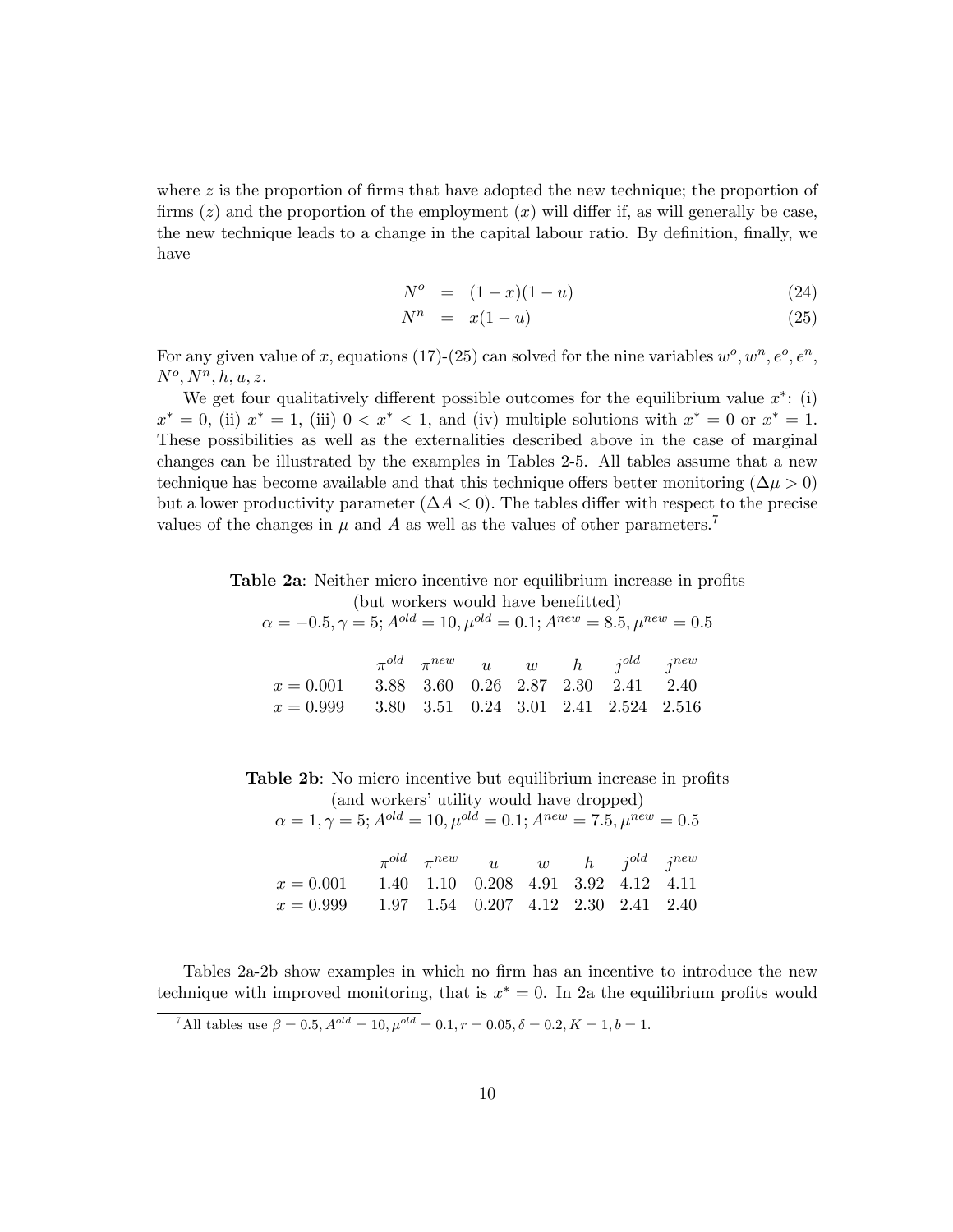decline with the introduction of the new technique while in 2b a positive externality implies that even though there is no individual incentive to introduce the technique, the new technique would in fact have generated an increase in aggregate profits. The key difference between the two scenarios is the elasticity of substitution in production. Increased monitoring increases effort at any given wage rate and thus tends to raise the ratio of effective labor (eN) to capital and/or reduce the employment-capital ratio  $(N/K)$ . The effect of these changes on wages and employment depend on the elasticity of substitution. When there is complementarity ( $\alpha > 0$ ), an increase in the effective labor-capital ratio reduces the wage share (and thus also wages and / or employment) with detrimental effect on workers' fallback position; when the inputs are substitutes  $(\alpha < 0)$ , the rise in the effective labor - capital ratio raises the share of wages which tends to raise the fallback position. A deterioration in workers' fallback position in turn represents a negative profit externality while an improvement in the fallback position provides a positive profit externality.

> **Table 3a:** Both micro incentive and equilibrium increase in profits (but workers' utility declines)

 $\alpha = 1, \gamma = 5; \hat{A}^{old} = 10, \mu^{old} = 0.1; A^{new} = 8.5, \mu^{new} = 0.5$ 

|                                                | $\pi^{old}$ $\pi^{new}$ u w h j <sup>old</sup> j <sup>new</sup> |  |  |  |
|------------------------------------------------|-----------------------------------------------------------------|--|--|--|
| $x = 0.001$ 1.40 1.69 0.21 4.91 3.93 4.12 4.11 |                                                                 |  |  |  |
| $x = 0.99$ 1.55 1.83 0.20 4.68 3.74 3.93 3.92  |                                                                 |  |  |  |

| <b>Table 3b</b> : Micro incentive but equilibrium profits decrease                       |      |                                                                 |                            |  |  |  |  |  |  |  |  |
|------------------------------------------------------------------------------------------|------|-----------------------------------------------------------------|----------------------------|--|--|--|--|--|--|--|--|
| (and workers' utility increase)                                                          |      |                                                                 |                            |  |  |  |  |  |  |  |  |
| $\alpha = -0.5, \gamma = 5; A^{old} = 10, \mu^{old} = 0.1; A^{new} = 9, \mu^{new} = 0.5$ |      |                                                                 |                            |  |  |  |  |  |  |  |  |
|                                                                                          |      |                                                                 |                            |  |  |  |  |  |  |  |  |
|                                                                                          |      | $\pi^{old}$ $\pi^{new}$ u w h j <sup>old</sup> j <sup>new</sup> |                            |  |  |  |  |  |  |  |  |
| $x = 0.001$                                                                              | 3.88 | - 3.98                                                          | $0.26$ 2.87 2.30 2.41 2.40 |  |  |  |  |  |  |  |  |
| $x = 0.99$                                                                               |      | 3.71 3.74 0.23 3.20 2.56 2.69 2.68                              |                            |  |  |  |  |  |  |  |  |

In Tables 3a-3b firms introduce the new technique, and in 3a equilibrium profits go up while in 3b the negative externality leads to a fall in profits. The scenario in Table 3b illustrates a falling rate of profit. This violation of the Okishio theorem (Okishio, 1961) is possible because - unlike the Okishio theorem - our analysis includes endogenous changes in the unit wage cost via the efficiency wage mechanism (other ways of introducing wage changes in the analysis of the Marxian law of the falling rate of profit have been analyzed by, inter alia, Foley (1986) and Skott (1991)).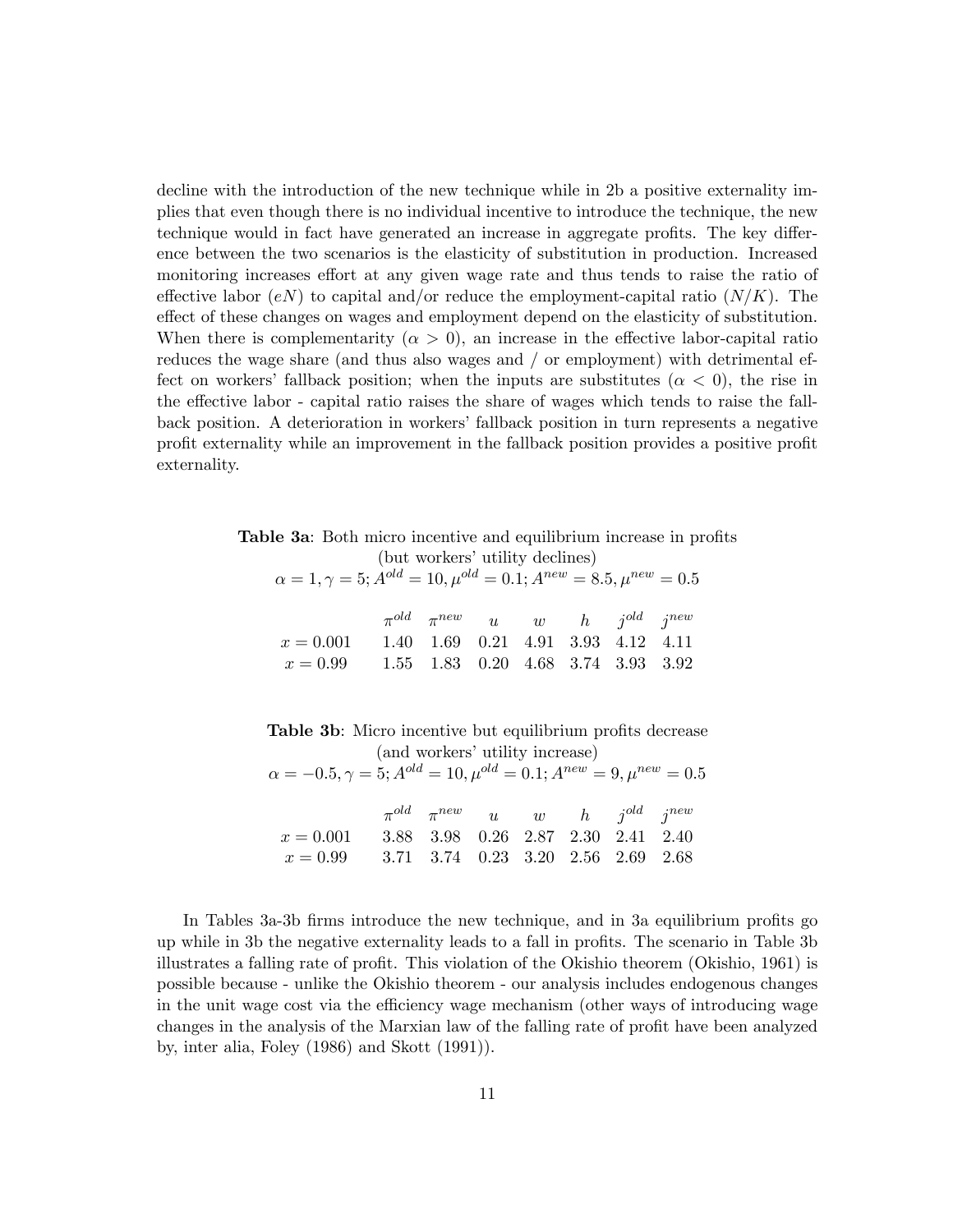Table 4: Interior solution

| $\alpha = -0.5, \gamma = 5; A^{old} = 10, \mu^{old} = 0.1; A^{new} = 8.9, \mu^{new} = 0.5$ |                                                                 |  |  |  |
|--------------------------------------------------------------------------------------------|-----------------------------------------------------------------|--|--|--|
|                                                                                            | $\pi^{old}$ $\pi^{new}$ u w h j <sup>old</sup> j <sup>new</sup> |  |  |  |
| $x = 0.001$                                                                                | 3.88 3.90 0.26 2.87 2.30 2.41 2.40                              |  |  |  |
| $x = 0.41$ 3.81 3.81 0.25 2.98 2.39 2.50 2.49                                              |                                                                 |  |  |  |
| $x = 0.99$ 3.72 3.69 0.23 3.16 2.53 2.65 2.64                                              |                                                                 |  |  |  |

#### Table 5: Multiple solutions  $\alpha = -0.1, \gamma = 1.5; A^{old} = 10, \mu^{old} = 0.1; A^{new} = 4.3, \mu^{new} = 20$  $\pi^{old}$   $\pi$  $\pi^{new}$  u w h j<sup>old</sup> new  $x = 0.1$  1.88 1.87 0.74 5.81 1.93 2.66 1.99

 $x = 0.9$  2.07 2.11 0.49 4.04 1.35 1.85 1.39

Tables 4 and 5, finally, show the possibility of an interior solution and multiple equilibria, respectively. The interior solution in Table 4 is based on an assumption of good substitutability  $(\alpha < 0)$ , but interior solutions can be obtained both in the case of complementarity ( $\alpha > 0$ ) and in the case of substitutability ( $\alpha < 0$ ). The reason for this is simple. When there is complementarity, an increase in the proportion of workers and firms using the new technique will tend to reduce workers' fallback position and when  $\alpha > 0$ this reduction in  $h$  generates a decline in workers' share of income; that is, the incentive condition becomes more restrictive as x increases. When  $\alpha < 0$  an increase in x may (but need not) increase h, but with  $\alpha < 0$  the wage share is negatively related to h and a decline in the wage share is obtained in this case too.

Multiple solutions are harder to get. In order to get multiple solutions it is assumed in Table 5 that the new technique provides a very dramatic increase in monitoring  $(\mu^{new} =$ 20) and that the elasticity of worker utility with respect to effort is low ( $\gamma = 1.5$ ). As a result, the value of a job using the old technique is much higher than that associated with a job using the new technique  $(j^{old} \gg j^{new})$ . Even though an increase in the proportion of new jobs generates an increase in employment, the employment effect is kept relatively small by using a negative but numerically small value of  $\alpha$ . The welfare effects of the changing composition of the jobs therefore dominates, and workers suffer a net welfare loss as the proportion of jobs using of the new technique goes up. Since good substitutability is assumed  $(\alpha < 0)$  the decline in h generates an increase in the wage share, and the incentive condition  $(15)$  is relaxed as x increases.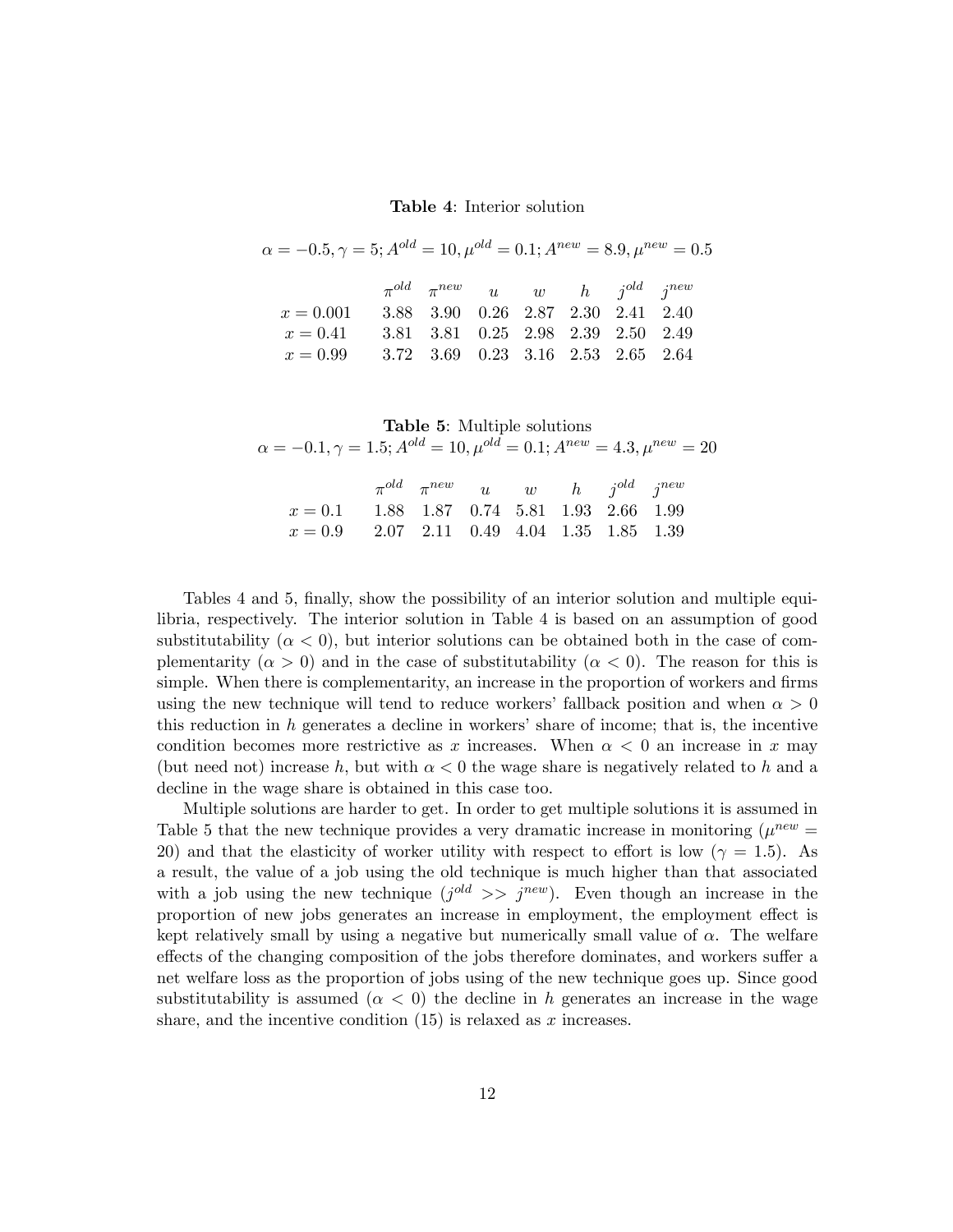#### 5 Conclusions

ICT has a monitoring function, but the adoption of new ICT has often facilitated organizational changes which go far beyond changes in monitoring. The telegraph, the telephone, and a host of other technologies made it feasible to coordinate elaborate planned divisions of labor involving hundreds of thousands of employees in big corporations, and tens of millions in the planned economy of the Soviet Union. The rigid bureaucratic structures for which the mid twentieth century was known were a reflection of the ICTs of the day. Microprocessors and other, more recent, developments in ICT have made possible more flexible systems. Whether with regard to sweeping organizational changes such as these, or narrower changes in particular jobs or functions, the adoption of new ICT brings changes in the organization of work as well.

In this paper we have considered the implications of changes that give (top) managers increased discretion and allow them to monitor the actions of employees more closely. Changes of this kind may increase the discretion for managers while constraining the ability of (many or most) employees to make consequential choices for the organization. Discretion and its inverse, constraint, develop hand in hand.

Our analysis shows that if the same information technologies which allow the managers to prepare more accurate plans and to correct errors more quickly also enable the manager to monitor workers more closely, then we may see a polarization of incomes with workers losing out and increases in profits and managerial incomes.

One limitation of the model is the aggregation of profits and the income of top managers. With the explosion in managerial remuneration, however, the split between these two categories has changed significantly,. and by aggregating the two we leave out agency problems in the relation between managers and owners. It is unclear how this may bias our analysis of the choice of technique, but since the choice of technique is made by managers, the alternative assumption that only narrow profits (that exclude managerial remuneration) influence the choice of technique would probably represent a more serious distortion than our hybrid assumption.

The assumption of complete symmetry across all (non-managerial) workers represents another gross simplification. In fact, power-biased technical change may have been a significant factor, not just behind the increase in the share of broad profits but also behind increased inequality among workers (Guy and Skott 2005; Skott and Guy 2006). Other obvious limitations of the model concern (i) the absence of any consideration of capital accumulation when, in fact, it is hard to conceive of technical change without investment; (ii) the focus on steady states and the assumption that workers and firms have full knowledge of the various parameters underlying workers' choice of effort; (iii) the assumption that the choice takes place over some exogenously given techniques rather than allowing for decisions over how to allocate R&D resources and where to search for new techniques.

These simplifications clearly make the analysis much more tractable and relaxing the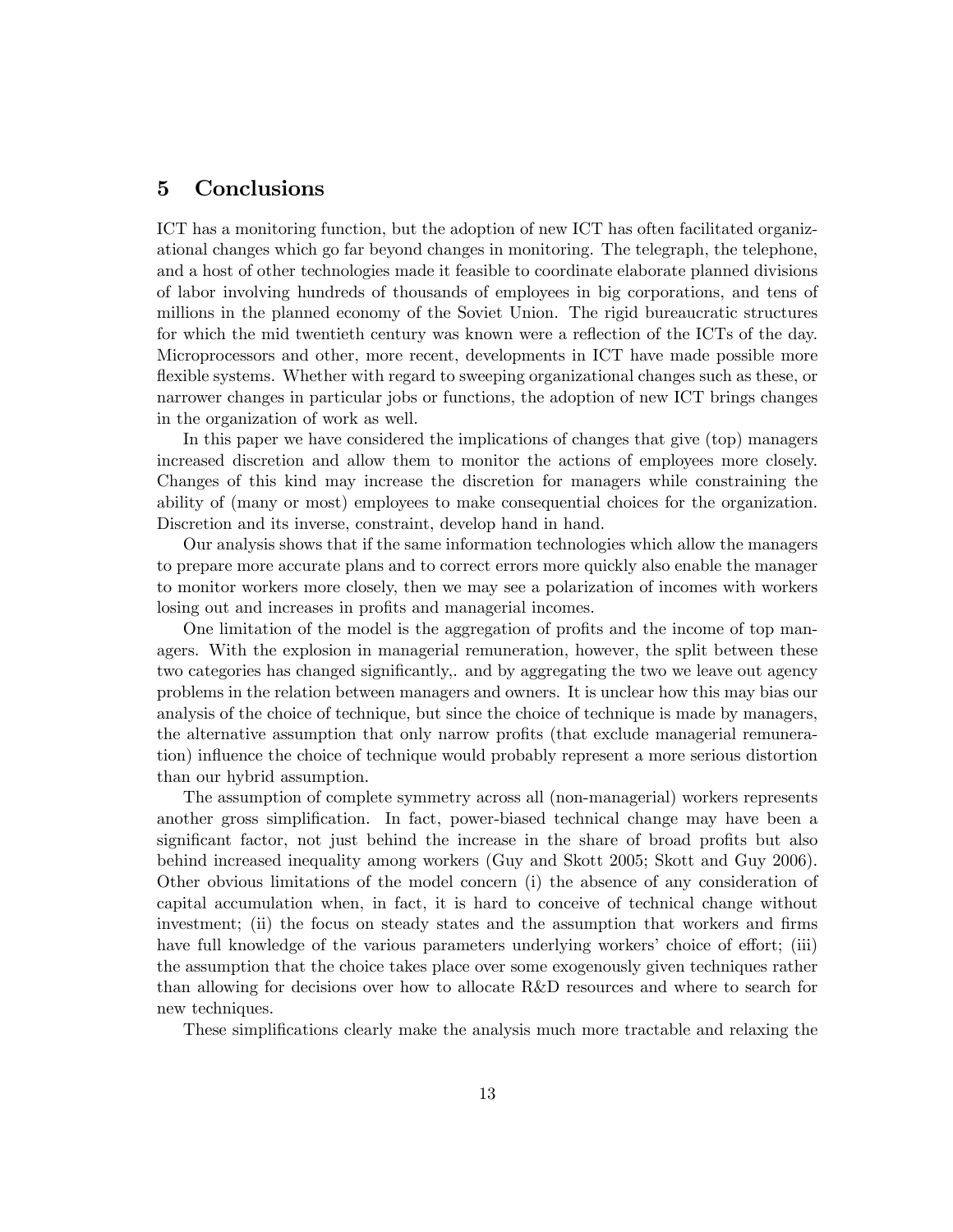assumptions would not, we believe, invalidate the fundamental mechanism that is the focus of this paper: the pursuit of profits by private enterprise affects the choice of technique, $8$ and technically inefficient production methods may be chosen if they enable firms to squeeze workers. But the analysis also shows that micro incentives and class interests do not always go together: the profit incentive will not invariably lead firms to choose the technique that gives the highest equilibrium level of profits.

Technical change typically produces losers as well as winners, also in a Walrasian world without agency problems. In the absence of agency problems, however, there is a presumption that, in principle, the winners could compensate the losers, leaving a net gain. There is no basis for the presumption of welfare improvements in the case of powerbiased technical changes. A new technique can be profitable and may be adopted even if it is less efficient than existing techniques.

One final comment may be called for. We have analyzed the PBTC hypothesis using a traditional efficiency wage model as it applies to individual wage determination. This model, arguably, provides a good approximation of wage setting in the US, UK, and other liberal market economies (using this term in the sense employed by Hall and Soskice (2001)). The model may be less appropriate, however, for countries in which wage bargains are more likely to be collective. Unions, moreover, ináuence working conditions as well as wages. Thus, there is evidence that the presence of strong unions reduces the impact of the cost of job loss on effort (Green and McIntosh, 1998), and among European countries there is a correlation between loss of union power and the rate of work intensification (Green and McIntosh, 2001).

If the PBTC hypothesis is true, in the  $-$  admittedly extreme  $-$  case in which effort levels are set and controlled by unions there are no agency problems between firms and workers: from a single firm's perspective, effort is exogenously given. Having effort levels exogenously determined, moreover, does not block technological progress; it merely weeds out those changes of technique that are profitable only because of work intensification. But if technical progress has been mainly of a power-biased and technically inefficient kind since the late 1970s, then one would expect differences between liberal market economies and economies in which collective bargaining over wages plays an important role: over this period the liberal market economies would be experiencing faster measured productivity growth but also a stronger tendencies toward work intensification and income inequality. This prediction appears to be consistent with the evidence from the last 30 years.

#### References

[1] Blanchard, O. and Wolfers, J. (2000), The Role of Shocks and Institutions in the Rise of European Unemployment: The Aggregate Evidence, Economic Journal, 110 (462): C1-33.

<sup>&</sup>lt;sup>8</sup>Indeed, this conclusion would be strengthened, we believe, by including the endogenous choice of the direction of technical change.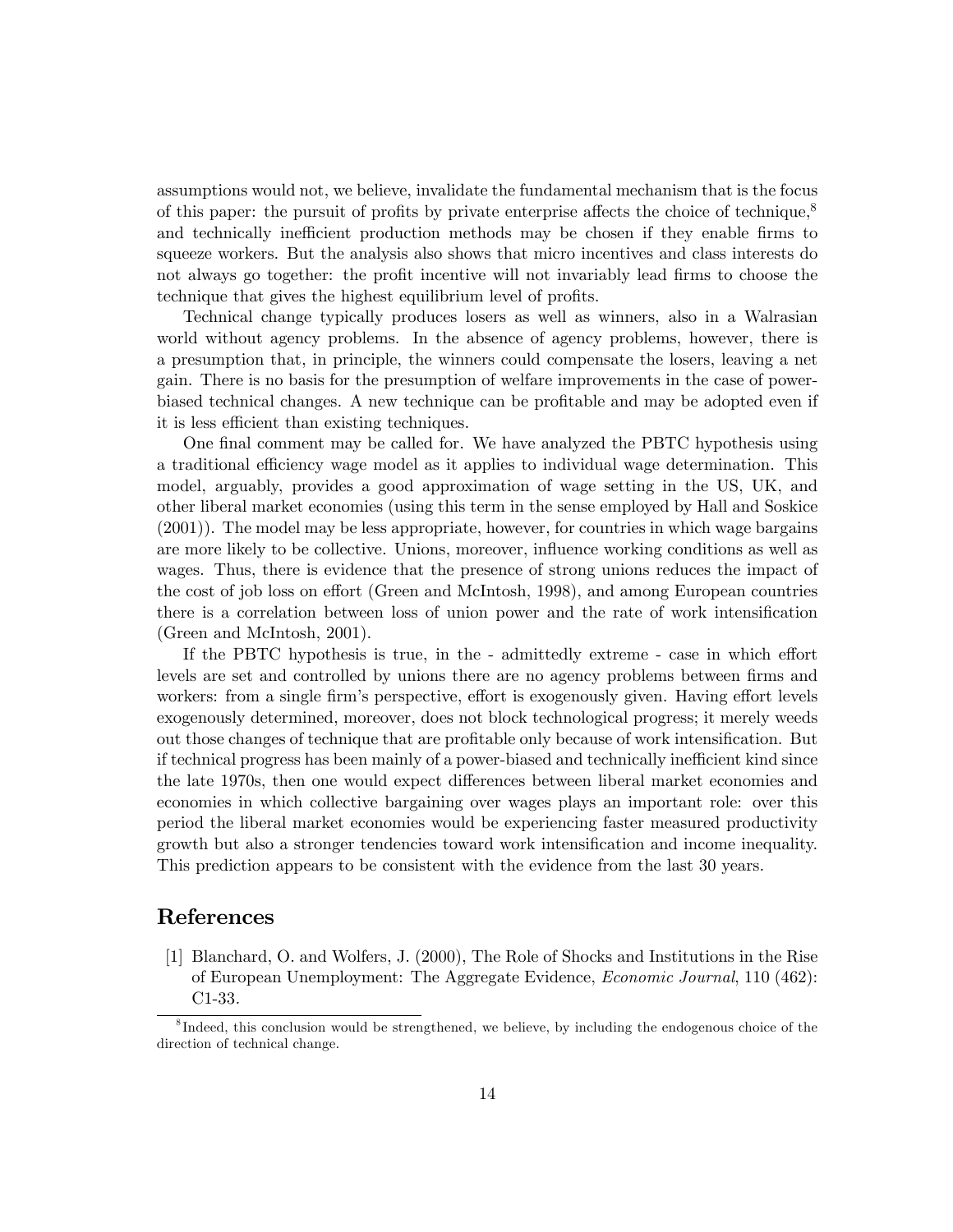- [2] Bowles, S. (1985), The Production Process in a Competitive Economy: Walrasian, Neo-Hobbesian, and Marxian Models, American Economic Review, 75 (1): 16-36.
- [3] Bowles, S. (1989), Social Institutions and Technical Choice, in M. DeMatteo, A. Vercelli and R. Goodwin, eds, Technological and Social Factors in Long Term Economic Fluctuations, Berlin, Springer Verlag, 1988.
- [4] Bowles, S. and Gintis, H. (1990), Contested exchange: new microfoundations for the political economy of capitalism, Politics & Society, 18 (2): 165-222.
- [5] Braverman, H. (1974), Labor and Monopoly Capital, New York: Monthly Review Press.
- [6] Chandler, A. D. Jr. (1962), Strategy and Structure: Chapters in the History of the American Industrial Enterprise, Cambridge, Mass.: MIT Press.
- [7] De Long, B. (2005), Wages and salaries as a share of net domestic product, http://delong.typepad.com/sdj/2005/07/wages\_and\_salar.html
- [8] Drago, R. 1996 íWorkplace transformation and the disposable workplace: employee Involvement in Australiaí, Industrial Relations 35(4): 526-543.
- [9] Foley, D.K. (1986), Understanding Capital: Marxís Economic Theory, Cambridge, MA: Harvard University Press.
- [10] Gintis, H. and Ishikawa, T. (1987), Wages, Work Intensity, and Unemployment, Journal of the Japanese and International Economies, 1: 195-228.
- [11] Green, F. (1988), Technical efficiency and production relations: an expository note, Mimeo.
- [12] Green, F. (2004), Why Has Work Effort Become More Intense?, *Industrial Relations*, 43 (4): 709-741.
- [13] Green, F. and McIntosh, S. (1998), Union Power, Cost of Job Loss and Workersí Effort, *Industrial and Labor Relations Review*, 51, no. 3: 363-83
- [14] Green, F. and McIntosh, S. (2001), The Intensification of Work in Europe, *Labour* Economics 2001, 8, no. 2: 291-308.
- [15] Guy, F. (2003), High-Involvement Work Practices and Employee Bargaining Power", Employee Relations, 24 (5): 453-469.
- [16] Guy, F. and Skott, P. (2005), Power-biased technological change and the rise in earnings inequality, Working Paper 2005-17, Department of Economics, University of Massachusetts at Amherst.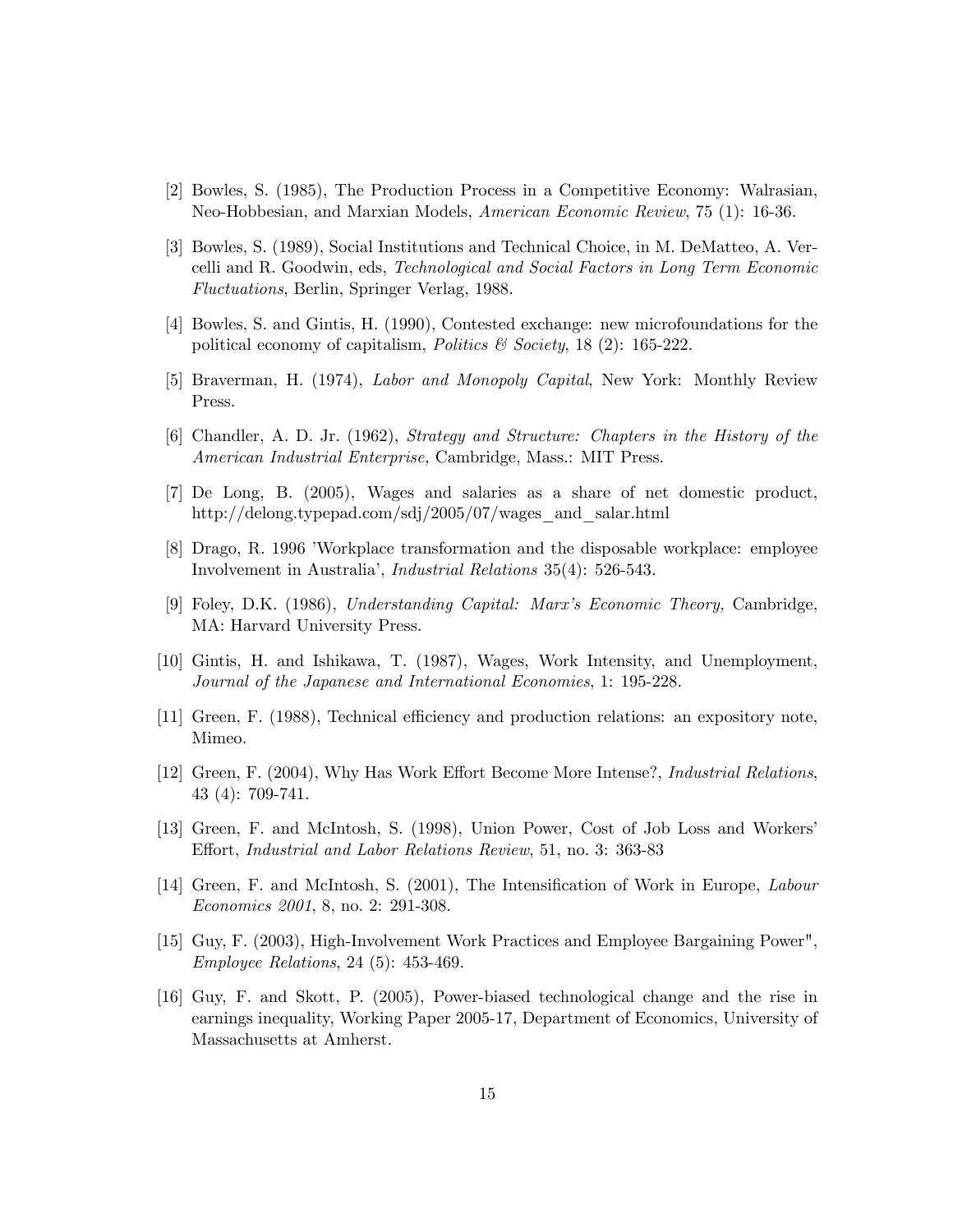- [17] Hall, and Soskice, D. (eds) (2001), Varieties of Capitalism: The Institutional Foundations of Comparative Advantage, Oxford: Oxford University Press.
- [18] Hunter, L. W. and Lafkas, J. J. 2003 íOpening the box: information technology, work practices, and wages', *Industrial and Labor Relations Review*  $56(2)$ :  $224-243$ .
- [19] Katzner, D. W. and Skott, P. (2004), Economic Explanation, Ordinality and the Adequacy of Analytic Specification, *Journal of Economic Methodology*, 11 (4): 437-453.
- [20] Marglin, S. A. (1974), What Do Bosses Do?, Review of Radical Political Economics, 6 (2): 60-112.
- [21] Marx, K. (1967), *Capital, Vol I.*, New York: International Publishers.
- [22] Okishio, N.  $(1961)$ , Technical Change and the Rate of Profit, Kobe University Economic Review, 7: 85-99.
- [23] Piketty, T. and Saez, E. (2003) Income inequality in the United States, 1913-1998". Quarterly Journal of Economics, 118 (1), pp.1-39.
- [24] Ramirez, M., Guy, F. and Beale, D. 2007 *Contested resources: unions, employers,* and the adoption of new work practices in US and UK telecommunications', British Journal of Industrial Relations, forthcoming.
- [25] Sewell, G. 1998 íThe Discipline of Teams: The Control of Team-Based Industrial Work Through Electronic and Peer Surveillance', Administrative Science Quarterly 43(2).
- [26] Skott, P. (1991) "Imperfect Competition and the Theory of the Falling Rate of Profit". Review of Radical Political Economics, Vol. 24, pp. 101-113.
- [27] Skott, P. and Guy, F. (2007) "A model of power-biased technological change". Economics Letters, forthcoming.

#### 6 Appendices

#### 6.1 Appendix A: Intertemporal optimization

Consider an infinitely lived agent with instantaneous utility function

$$
u(c,e) = c - v(e)
$$

Assume that the interest rate  $r$  is equal to the discount rate. The time profile of consumption is then a matter of indifference to the agent, and we may assume that consumption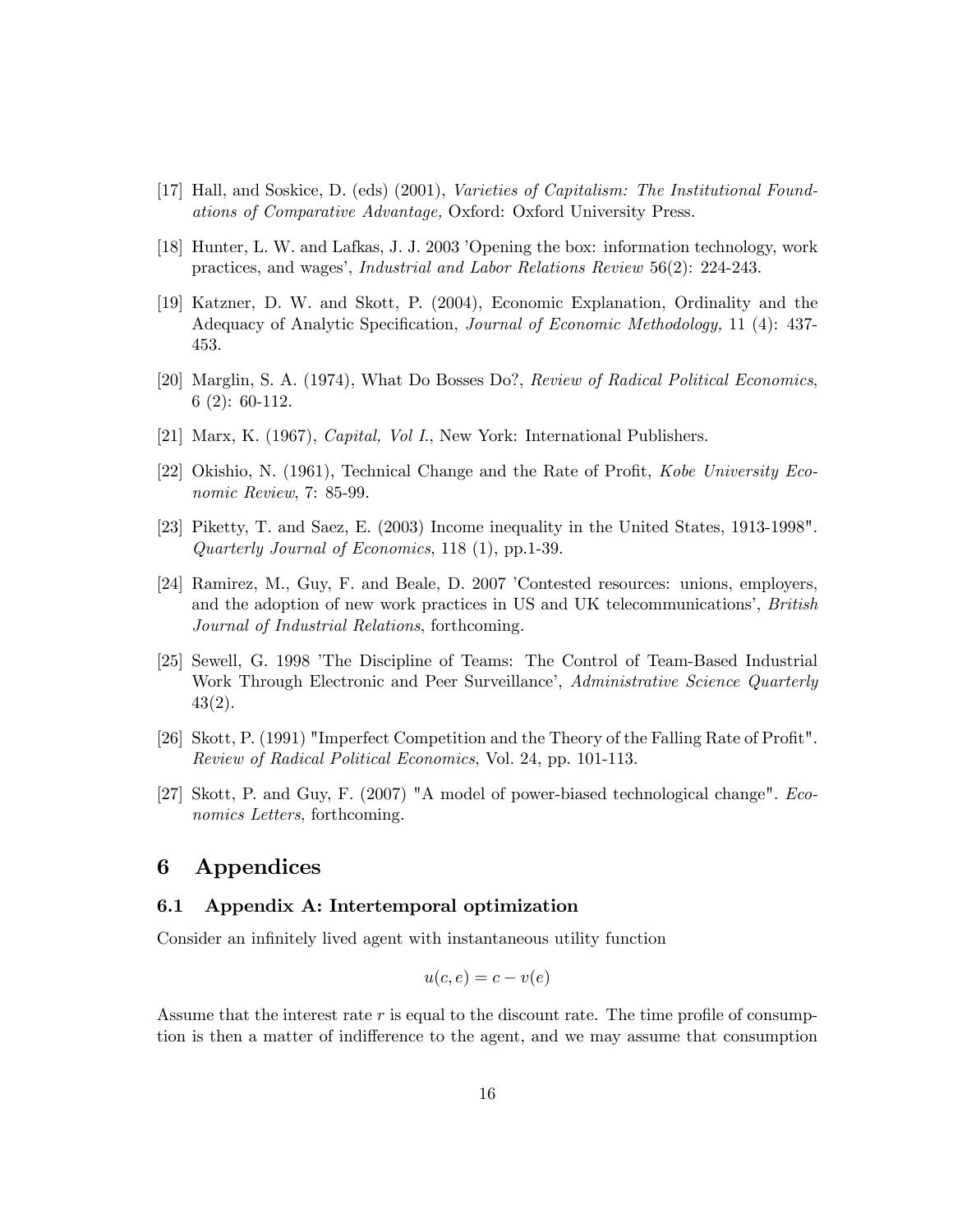matches current income. If U denotes the value function of an unemployed worker, a worker who is currently employed at a wage w faces an optimization problem that can be written

$$
\max_{\substack{v \to 0}} E[\int_0^T (w - v(e)) \exp(-rt) \, dt + \exp(-rT) \, U]
$$

where the stochastic variable  $T$  denotes the time that the worker loses the job. Assuming a constant hazard rate,  $T$  is exponentially distributed. In a steady state the objective function can be rewritten

$$
E[\int_{0}^{T} (w - v(e)) \exp(-rt) dt + \exp(-rT) U] = E\int_{0}^{T} (w - v(e) - h) \exp(-rt) dt + U
$$
  
= 
$$
E(\frac{w - v(e) - h}{r} (1 - \exp(-rT)) + U
$$
  
= 
$$
(w - v(e) - h)p + U
$$

where  $h = rU$  and  $p = E(1 - \exp(-rT))/r = (1 - \frac{\delta}{r+1})$  $\frac{\delta}{r+\delta})/r=\frac{1}{r+1}$  $\frac{1}{r+\delta}$  is an increasing function of the rate of separations  $\delta$ . Effort affects the firing probability and thus the rate of separations, so the worker's first order condition can be written

$$
-v'(e)p(e) + (w - v(e) - h)p'(e) = 0
$$

The value function for an unemployed worker will depend on the average level of wages, the rate of unemployment benefits and the hiring rate. With a constant rate of unemployment, the hiring rate  $q$  is proportional to the average rate of separations

$$
q = \bar{\delta} \frac{L}{N - L} = \bar{\delta} \frac{1 - u}{u}
$$

where u is the unemployment rate and  $\bar{\delta}$  is the average rate of separations. The risk of job loss gives an incentive for workers to provide effort. But an increased average firing rate does not help the firm unless it raises effort (on the contrary, high labor turnover is usually costly). Since effort is determined by the semi-elasticity  $p'/p$  (see the first order condition) it follows that the average firing rate in the economy need not be related to the average level of effort and, secondly, that an improved ability to detect individual effort a rise in  $p'/p$  - may change the average (standard) effort but need not be associated with any changes in the firing rate for workers that meet this changed standard. Thus, it is reasonable to assume that  $\bar{\delta}$  is constant. But since average effort is itself determined by  $\bar{w}, b$  and u, whether or not  $\delta$  depends on  $\bar{e}$ , we have

$$
h=h(\bar{w},b,u)
$$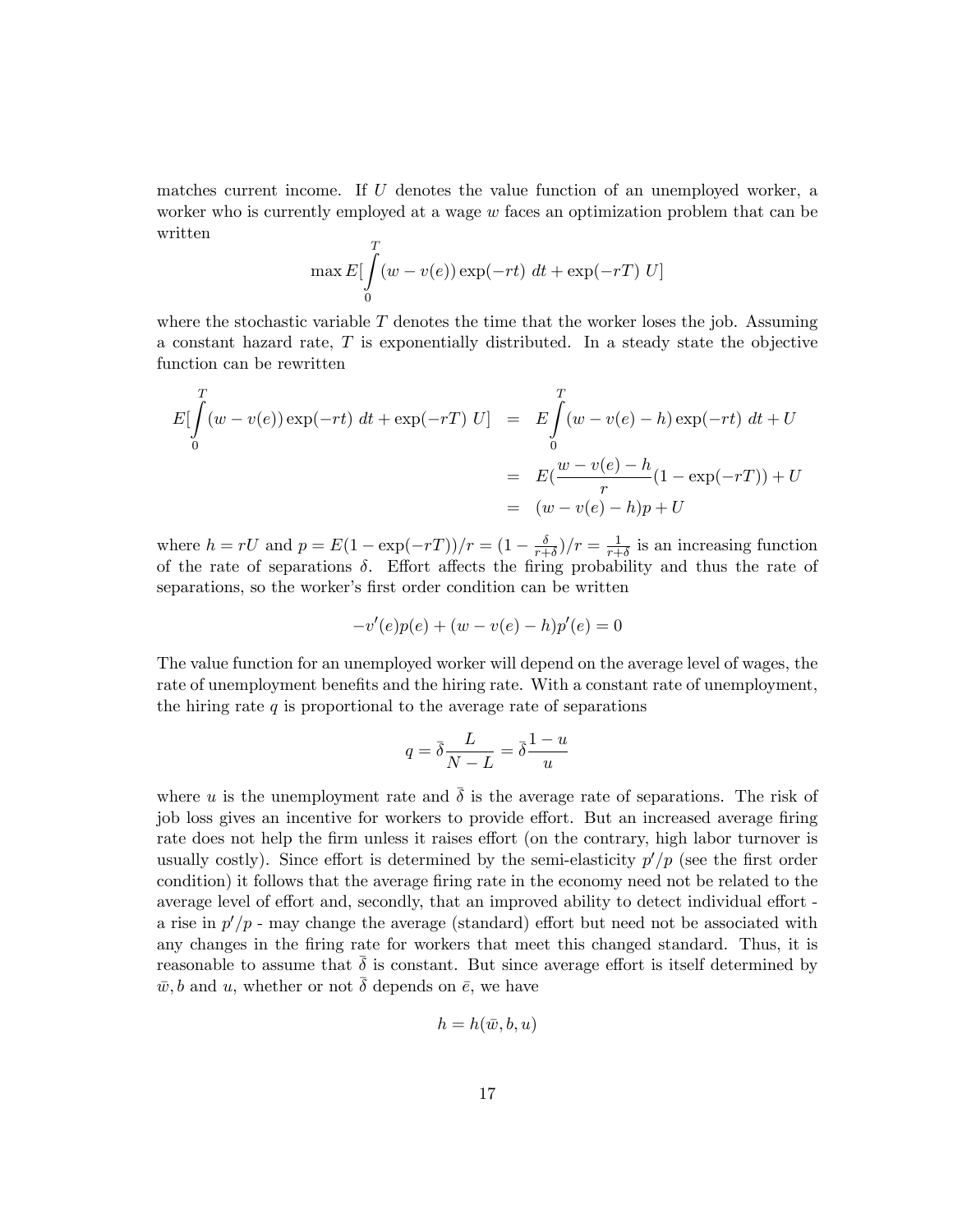In equilibrium,  $w = \bar{w}$  and in order to find the value of h we note that

$$
V - U = (w - h - v(e))p \tag{A1}
$$

$$
U - V = (b - rV)s = \{b - r[(w - h - v(e))p + \frac{h}{r}]\}s
$$
 (A2)

where  $s = E(\frac{1-\exp(-rT_u)}{r})$  and the stochastic variable  $T_u$  denotes the remaining length of the spell of unemployment of a currently unemployed worker. With a constant rate of separations, random hiring and constant unemployment, the stochastic variable  $T_u$  follows an exponential distribution with expected value  $ET_u = \frac{u}{1-u}ET$  where  $ET = 1/\overline{\delta}$  is the average expected remaining duration of employment for an employed worker. Using (A1)- (A2) and the expressions for p and s  $(p = 1/(r + \delta); s = 1/(r + \delta(1 - u)/u))$ , it follows that

$$
h = (w - v(e))\frac{p - rps}{p + s - rps} + b\frac{s}{p + s - rps}
$$
  
= 
$$
(w - v(e))\frac{\delta(1 - u)}{ru + \delta} + b\frac{(r + \delta)u}{ru + \delta}
$$

Thus, the fallback position is a weighted average of the utility flows while employed and unemployed with the weights depending on the rate of unemployment.

#### 6.2 Appendix B

Let  $x$  be the proportion of employed workers in firms that use the new technique, and assume (i) that workers cannot move directly from one job to another and that (ii) equilibrium firing rates are the same in all jobs (this is consistent with differences in monitoring, cf. the argument in Appendix A). Proceeding along the same lines as in Appendix A, the value function for workers in firms using the old and the new technique are then given, respectively, by

$$
V^{o}(x) = (w^{o}(x) - h(x) - v(e^{o}(x)))p + U(x)
$$
  

$$
V^{n}(x) = (w^{n}(x) - h(x) - v(e^{n}(x)))p + U(x)
$$

where

$$
p = \frac{1}{r+\delta}
$$

In a steady state the value function for an unemployed worker can be written

$$
U(x) = E[\int_{0}^{T_u} b \exp(-rt) dt + \exp(-rT_u) V(x)]
$$
  
= 
$$
E[\frac{b - rV(x)}{r} (1 - \exp(-rT)] + V(x)]
$$
  
= 
$$
(b - rV(x))s + V(x)
$$